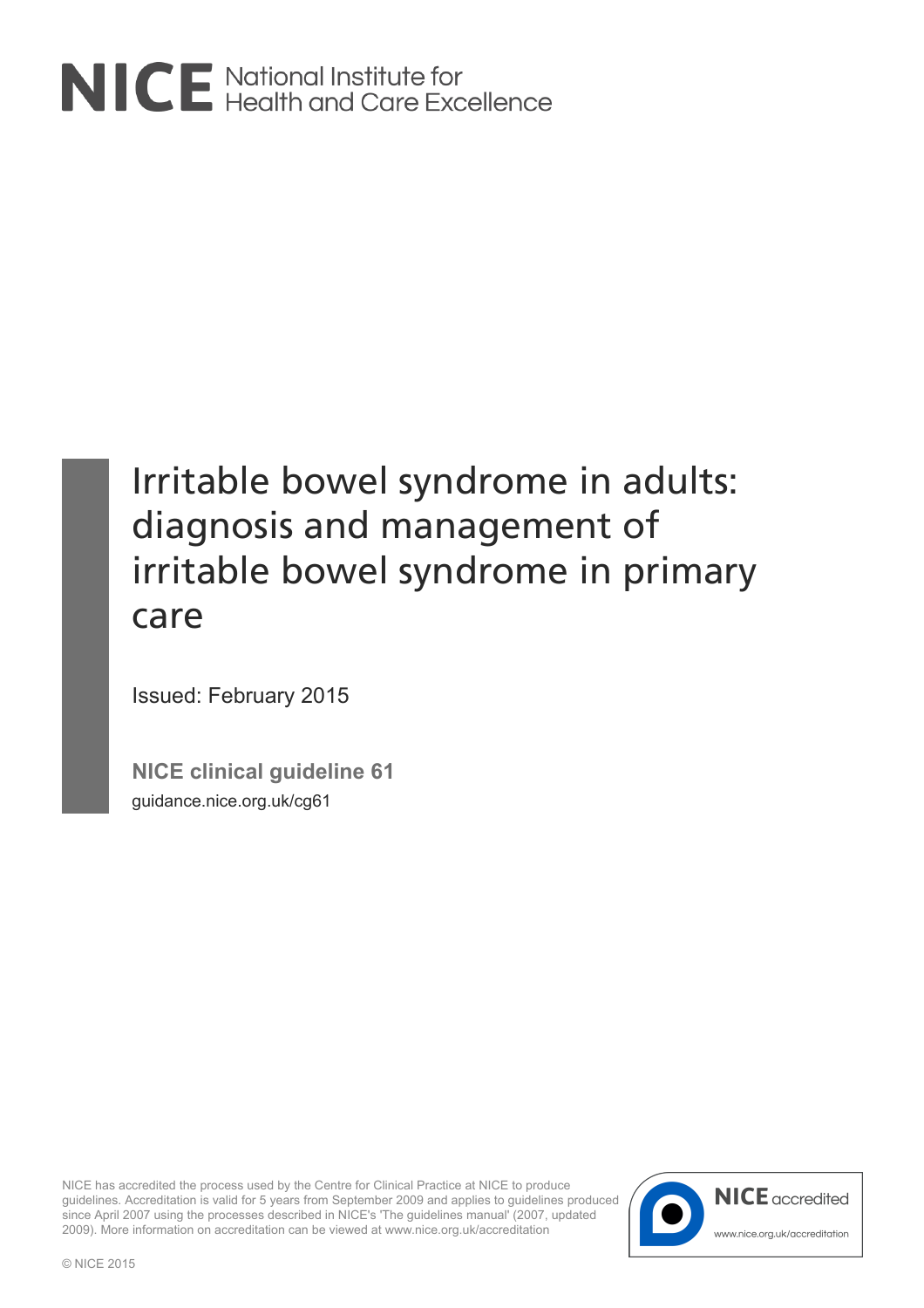# **Contents**

| 4              |
|----------------|
| 5              |
| 6              |
| $\overline{7}$ |
| 11             |
| 11             |
| 14             |
| 19             |
| 19             |
| 19             |
| 20             |
| 20             |
| 21             |
| 22             |
| 22             |
| 22             |
| 24             |
| 24             |
| 24             |
| 25             |
| 26             |
| 34             |
| 34             |
| 35             |
|                |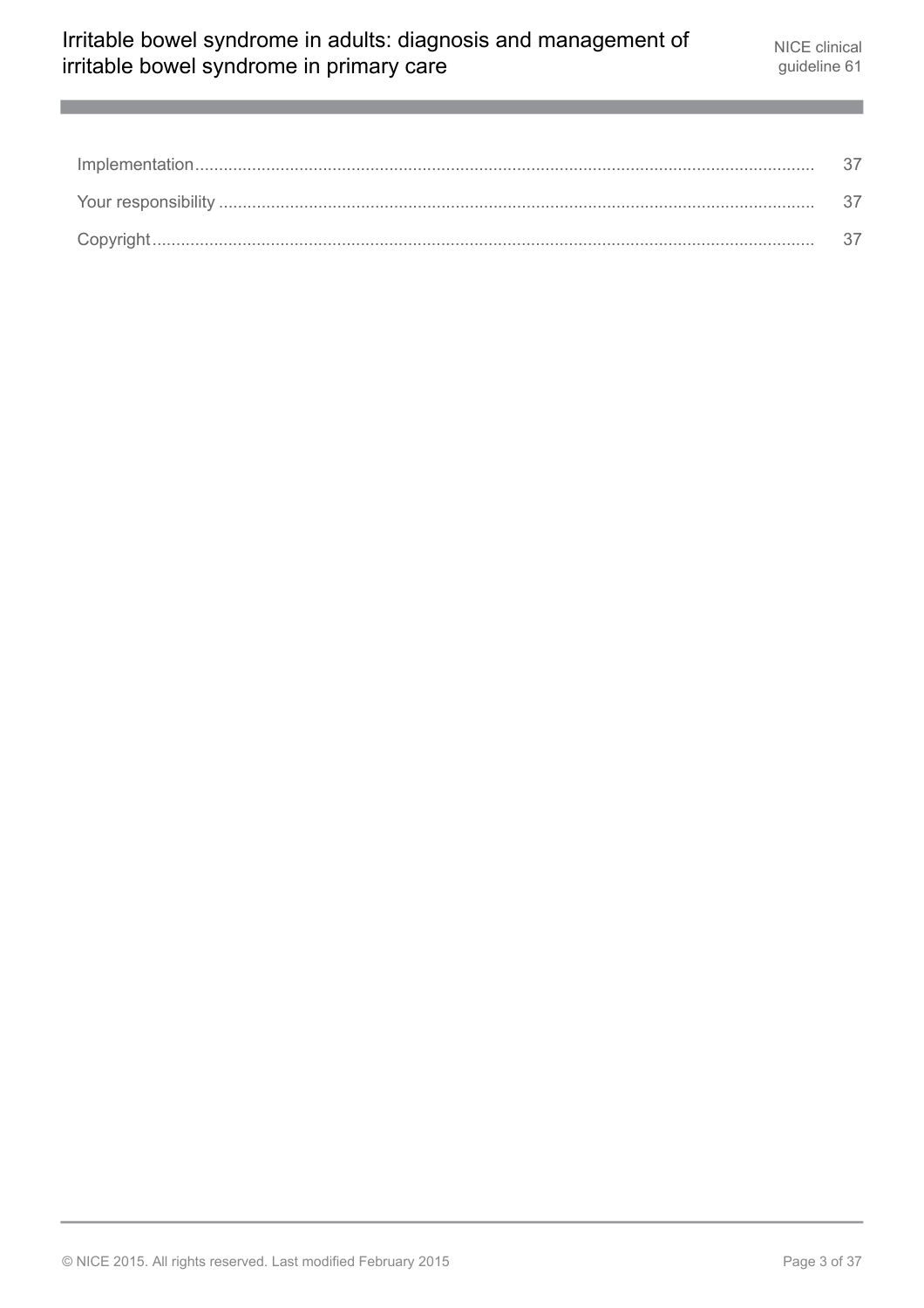### <span id="page-3-0"></span>**Introduction**

Recommendations on dietary and lifestyle advice and pharmacological therapy have been added to and updated in sections 1.2.1 and 1.2.2. The [guideline addendum](http://www.nice.org.uk/Guidance/CG61/Evidence) contains details of the methods and evidence used to update these recommendations.

Irritable bowel syndrome (IBS) is a chronic, relapsing and often life-long disorder. It is characterised by the presence of abdominal pain or discomfort, which may be associated with defaecation and/or accompanied by a change in bowel habit. Symptoms may include disordered defaecation (constipation or diarrhoea or both) and abdominal distension, usually referred to as bloating. Symptoms sometimes overlap with other gastrointestinal disorders such as non-ulcer dyspepsia or coeliac disease. People with IBS present to primary care with a wide range of symptoms, some of which they may be reluctant to disclose without sensitive questioning.

People with IBS present with varying symptom profiles, most commonly 'diarrhoea predominant', 'constipation predominant' or alternating symptom profiles. IBS most often affects people between the ages of 20 and 30 years and is twice as common in women as in men. Prevalence in the general population is estimated to be between 10% and 20%. Recent trends indicate that there is also a significant prevalence of IBS in older people. IBS diagnosis should be a consideration when an older person presents with unexplained abdominal symptoms.

Key aspects of this guideline include establishing a diagnosis; referral into secondary care only after identification of 'red flags' (symptoms and/or features that may be caused by another condition that needs investigation); providing lifestyle advice; drug and psychological interventions; and referral and follow-up. The guideline refers to NICE's [referral guidelines for](http://www.nice.org.uk/guidance/CG27) [suspected cancer](http://www.nice.org.uk/guidance/CG27) in relation to appropriate referral to secondary care.

The main aims of this guideline are to:

- provide positive diagnostic criteria for people presenting with symptoms suggestive of IBS
- provide guidance on clinical and cost-effective management of IBS in primary care
- determine clinical indications for referral to IBS services, taking into account cost effectiveness.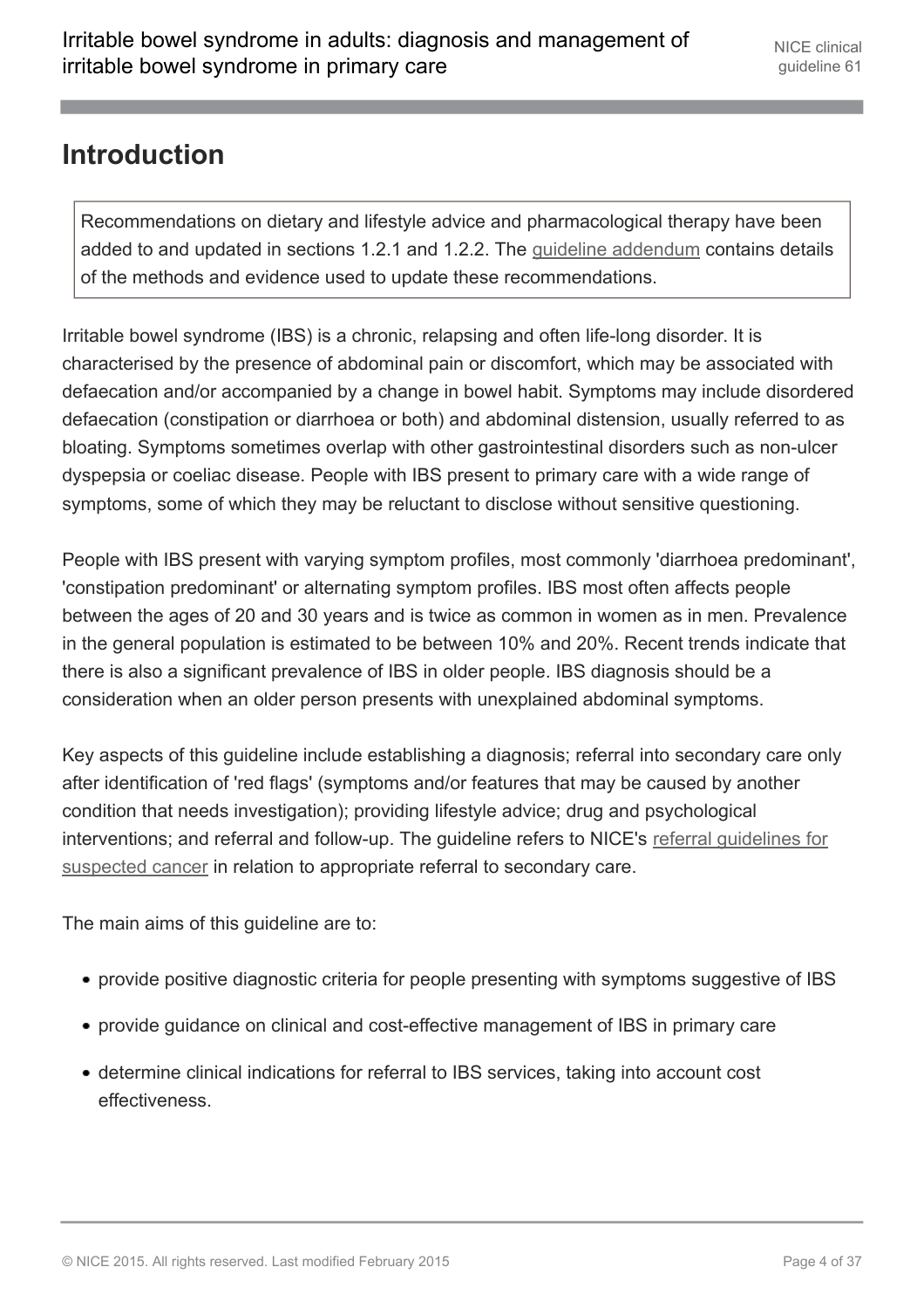# <span id="page-4-0"></span>*Recommendations about medicines*

The guideline will assume that prescribers will use a medicine's summary of product characteristics to inform decisions made with individual patients.

This guideline recommends some medicines for indications for which they do not have a UK marketing authorisation at the date of publication, if there is good evidence to support that use. The prescriber should follow relevant professional guidance, taking full responsibility for the decision. The patient (or those with authority to give consent on their behalf) should provide informed consent, which should be documented. See the General Medical Council's [Good](http://www.gmc-uk.org/guidance/ethical_guidance/14327.asp) [practice in prescribing and managing medicines and devices](http://www.gmc-uk.org/guidance/ethical_guidance/14327.asp) for further information. Where recommendations have been made for the use of medicines outside their licensed indications ('off-label use'), these medicines are marked with a footnote in the recommendations.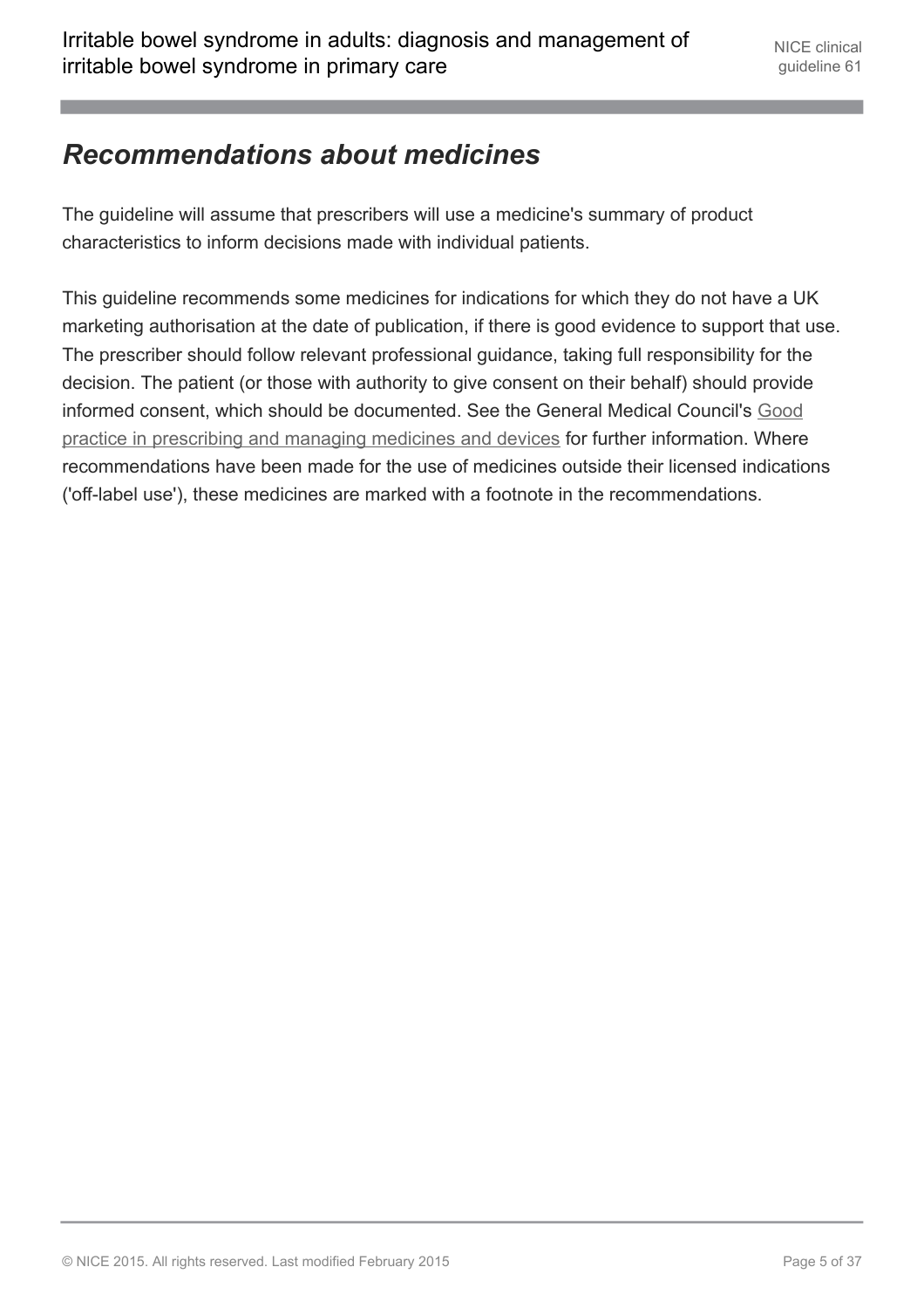# <span id="page-5-0"></span>**Patient-centred care**

This guideline offers best practice advice on the care of adults with IBS.

Patients and healthcare professionals have rights and responsibilities as set out in the [NHS](https://www.gov.uk/government/publications/the-nhs-constitution-for-england) [Constitution for England](https://www.gov.uk/government/publications/the-nhs-constitution-for-england) – all NICE guidance is written to reflect these. Treatment and care should take into account individual needs and preferences. Patients should have the opportunity to make informed decisions about their care and treatment, in partnership with their healthcare professionals. Healthcare professionals should follow the [Department of Health's advice on](https://www.gov.uk/government/publications/reference-guide-to-consent-for-examination-or-treatment-second-edition) [consent](https://www.gov.uk/government/publications/reference-guide-to-consent-for-examination-or-treatment-second-edition). If someone does not have capacity to make decisions, healthcare professionals should follow the [code of practice that accompanies the Mental Capacity Act](http://www.justice.gov.uk/protecting-the-vulnerable/mental-capacity-act) and the supplementary [code of practice on deprivation of liberty safeguards.](http://webarchive.nationalarchives.gov.uk/20130107105354/http:/www.dh.gov.uk/en/Publicationsandstatistics/Publications/PublicationsPolicyAndGuidance/DH_085476)

NICE has produced guidance on the components of good patient experience in adult NHS services. All healthcare professionals should follow the recommendations in [Patient experience](http://guidance.nice.org.uk/CG138) [in adult NHS services.](http://guidance.nice.org.uk/CG138)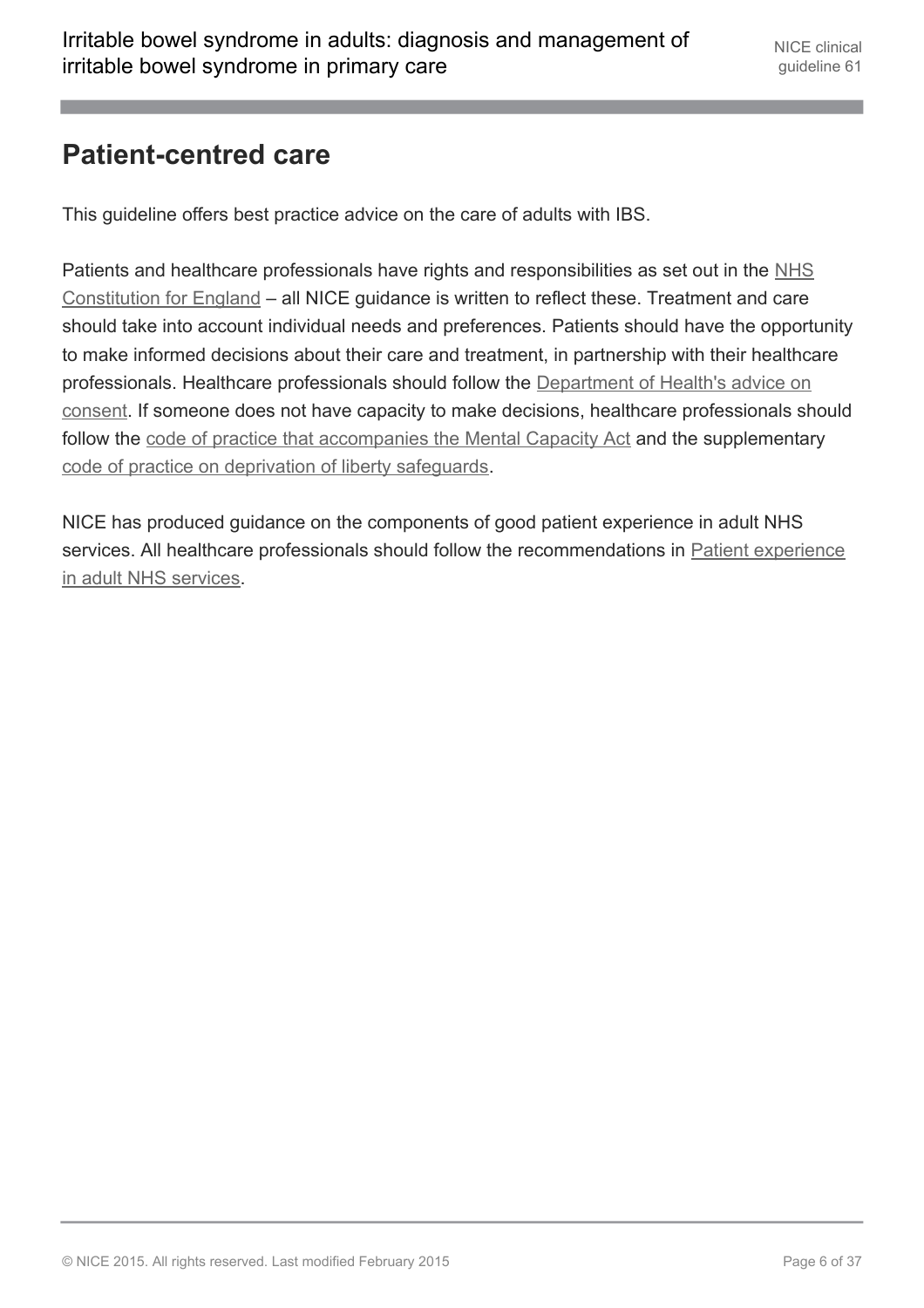# <span id="page-6-0"></span>**Key priorities for implementation**

The following recommendations were identified as priorities for implementation in the 2008 guideline and have not been changed in the 2015 update.

#### **Initial assessment**

- Healthcare professionals should consider assessment for IBS if the person reports having had any of the following symptoms for at least 6 months:
	- **A**bdominal pain or discomfort
	- **B**loating
	- **C**hange in bowel habit. **[2008]**
- <span id="page-6-1"></span>All people presenting with possible IBS symptoms should be asked if they have any of the following 'red flag' indicators and should be referred to secondary care for further investigation if any are present: $\frac{1}{1}$  $\frac{1}{1}$  $\frac{1}{1}$ 
	- unintentional and unexplained weight loss
	- rectal bleeding
	- a family history of bowel or ovarian cancer
	- a change in bowel habit to looser and/or more frequent stools persisting for more than 6 weeks in a person aged over 60 years. **[2008]**
- All people presenting with possible IBS symptoms should be assessed and clinically examined for the following 'red flag' indicators and should be referred to secondary care for further investigation if any are present: $[1]$  $[1]$  $[1]$ 
	- anaemia
	- abdominal masses
	- rectal masses
	- inflammatory markers for inflammatory bowel disease.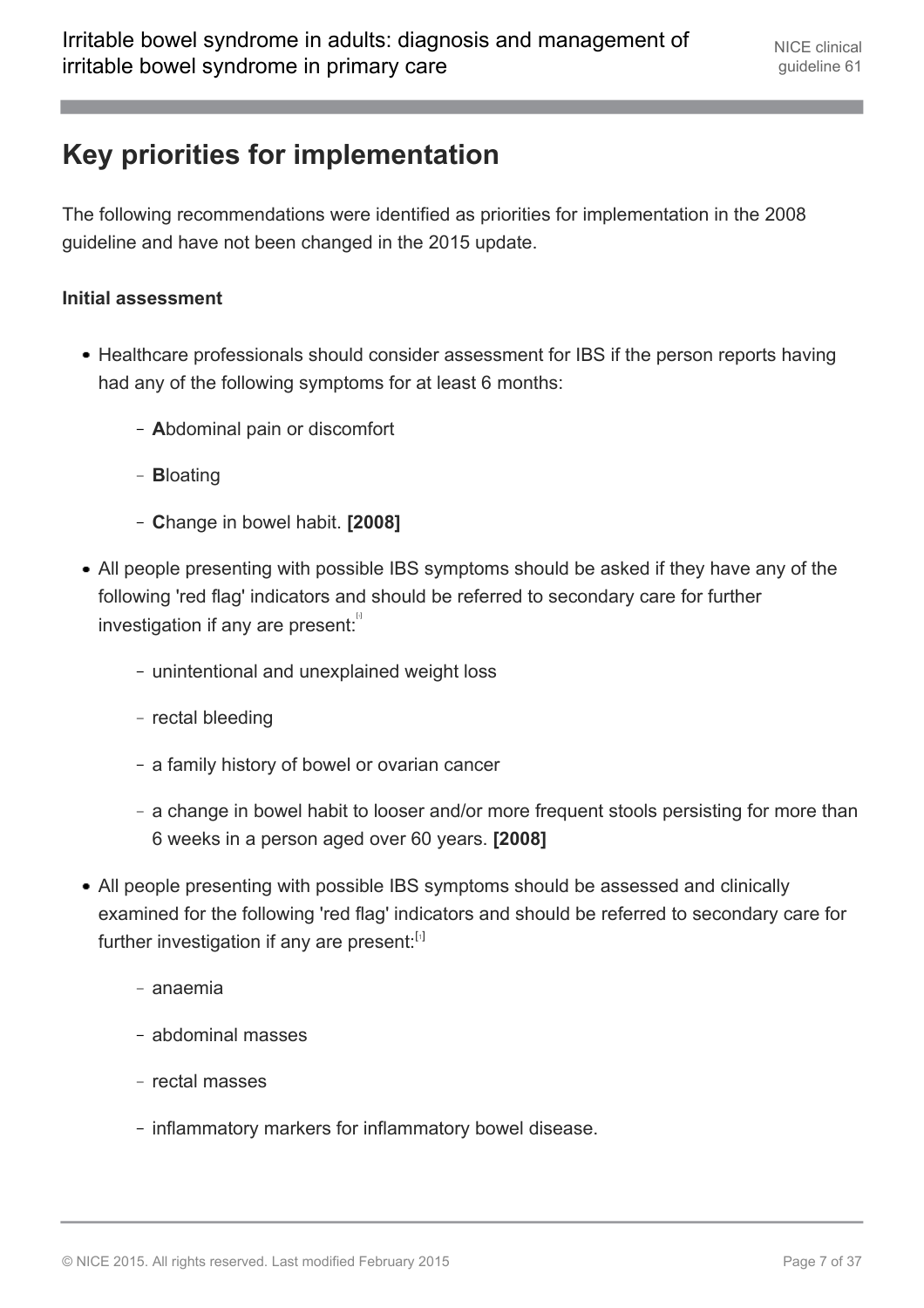Measure serum CA125 in primary care in women with symptoms that suggest ovarian cancer in line with the NICE guideline on **[ovarian cancer.](http://www.nice.org.uk/guidance/CG122)**<sup>8</sup>[[2](#page-8-1)008]

- <span id="page-7-0"></span>A diagnosis of IBS should be considered only if the person has abdominal pain or discomfort that is either relieved by defaecation or associated with altered bowel frequency or stool form. This should be accompanied by at least two of the following four symptoms:
	- altered stool passage (straining, urgency, incomplete evacuation)
	- abdominal bloating (more common in women than men), distension, tension or hardness
	- symptoms made worse by eating
	- passage of mucus.

Other features such as lethargy, nausea, backache and bladder symptoms are common in people with IBS, and may be used to support the diagnosis. **[2008]**

#### **Diagnostic tests**

- In people who meet the IBS diagnostic criteria, the following tests should be undertaken to exclude other diagnoses:
	- full blood count (FBC)
	- erythrocyte sedimentation rate (ESR) or plasma viscosity
	- c-reactive protein (CRP)
	- antibody testing for coeliac disease (endomysial antibodies [EMA] or tissue transglutaminase [TTG]). **[2008]**
- The following tests are not necessary to confirm diagnosis in people who meet the IBS diagnostic criteria:
	- ultrasound
	- rigid/flexible sigmoidoscopy
	- colonoscopy; barium enema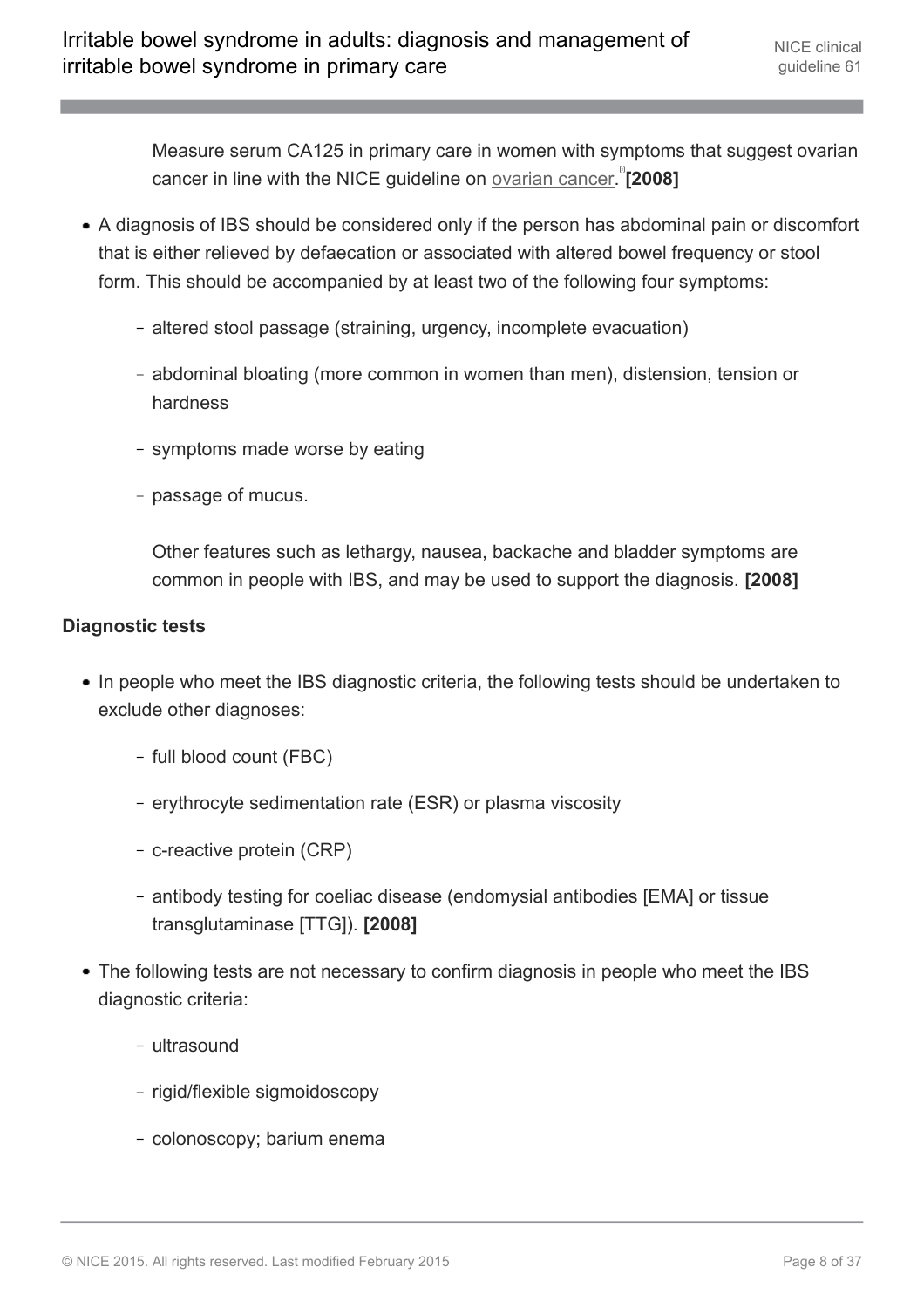- thyroid function test
- faecal ova and parasite test
- faecal occult blood
- hydrogen breath test (for lactose intolerance and bacterial overgrowth). **[2008]**

#### **Dietary and lifestyle advice**

- People with IBS should be given information that explains the importance of self-help in effectively managing their IBS. This should include information on general lifestyle, physical activity, diet and symptom-targeted medication. **[2008]**
- Healthcare professionals should review the fibre intake of people with IBS, adjusting (usually reducing) it while monitoring the effect on symptoms. People with IBS should be discouraged from eating insoluble fibre (for example, bran). If an increase in dietary fibre is advised, it should be soluble fibre such as ispaghula powder or foods high in soluble fibre (for example, oats). **[2008]**

#### **Pharmacological therapy**

- People with IBS should be advised how to adjust their doses of laxative or antimotility agent according to the clinical response. The dose should be titrated according to stool consistency, with the aim of achieving a soft, well-formed stool (corresponding to Bristol Stool Form Scale type 4). **[2008]**
- Consider tricyclic antidepressants (TCAs) as second-line treatment for people with IBS if laxatives, loperamide or antispasmodics have not helped. Start treatment at a low dose (5–10 mg equivalent of amitriptyline), taken once at night, and review regularly. Increase the dose if needed, but not usually beyond [3](#page-9-0)0 mg. <sup>"</sup>[2015]

<span id="page-8-1"></span><sup>[[2](#page-7-0)]</sup> This recommendation was updated in September 2012 in line with more recent guidance on the recognition and management of ovarian cancer in the NICE guideline on [ovarian cancer.](http://www.nice.org.uk/guidance/CG122)

<span id="page-8-2"></span><span id="page-8-0"></span><sup>[</sup>[1](#page-6-1)] See NICE's referral quidelines for suspected cancer for detailed referral criteria where cancer is suspected.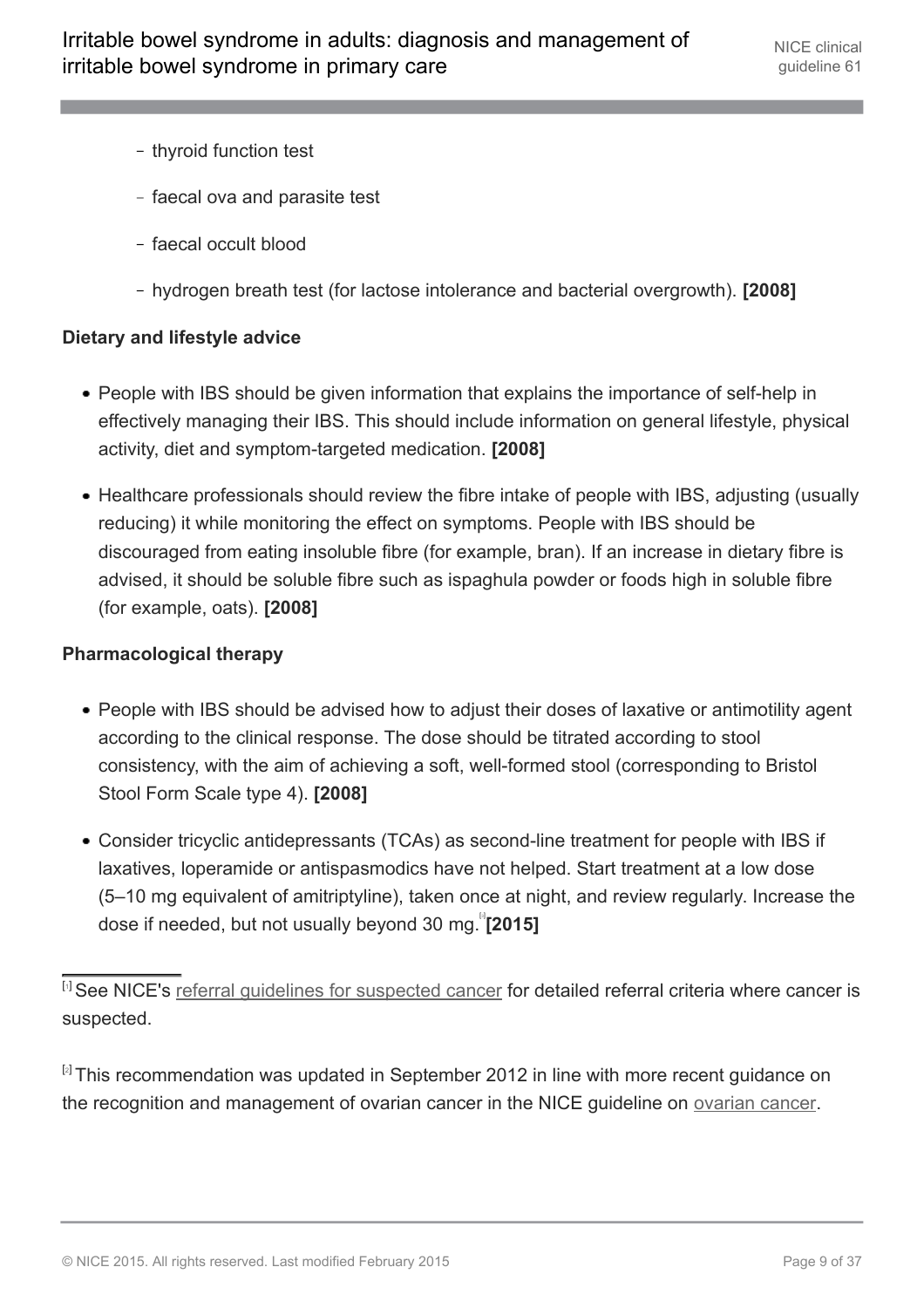<span id="page-9-0"></span>[[3](#page-8-2)] At the time of publication (February 2015), TCAs did not have a UK marketing authorisation for this indication. The prescriber should follow relevant professional guidance, taking full responsibility for the decision. Informed consent should be obtained and documented. See the General Medical Council's [Good practice in prescribing and managing medicines and devices](http://www.gmc-uk.org/guidance/ethical_guidance/14327.asp) for further information.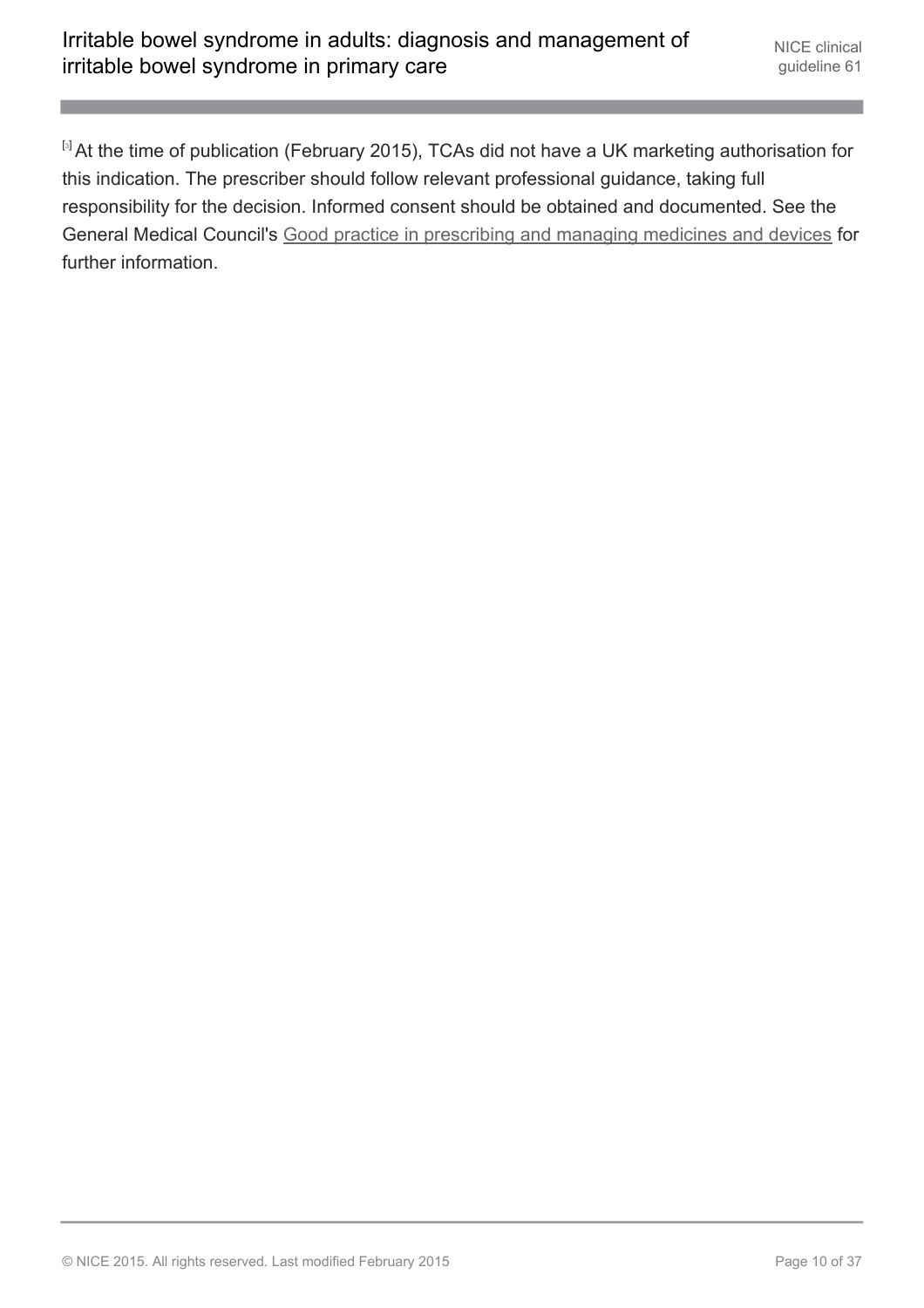### <span id="page-10-0"></span>**1 Recommendations**

The following guidance is based on the best available evidence. The [full guideline](http://www.nice.org.uk/Guidance/CG61/Evidence) gives details of the methods and the evidence used to develop the 2008 recommendations. The [guideline](http://www.nice.org.uk/Guidance/CG61/Evidence) [addendum](http://www.nice.org.uk/Guidance/CG61/Evidence) gives details of the methods and the evidence used to develop the 2015 recommendations.

The wording used in the recommendations in this guideline (for example, words such as 'offer' and 'consider') denotes the certainty with which the recommendation is made (the strength of the recommendation). See [about this guideline](http://publications.nice.org.uk/irritable-bowel-syndrome-in-adults-diagnosis-and-management-of-irritable-bowel-syndrome-in-primary-cg61/about-this-guideline) for details.

Diagnosis and management of irritable bowel syndrome (IBS) can be frustrating, both for people presenting with IBS symptoms and for clinicians. Both parties need to understand the limitations of current knowledge about IBS and to recognise the chronic nature of the condition.

# <span id="page-10-1"></span>*1.1 Diagnosis of IBS*

Confirming a diagnosis of IBS is a crucial part of this guideline. The primary aim should be to establish the person's symptom profile, with abdominal pain or discomfort being a key symptom. It is also necessary to establish the quantity and quality of the pain or discomfort, and to identify its site (which can be anywhere in the abdomen) and whether this varies. This distinguishes IBS from cancer-related pain, which typically has a fixed site.

When establishing bowel habit, showing people the Bristol Stool Form Scale (see appendix I of the full guideline) may help them with description, particularly when determining quality and quantity of stool. People presenting with IBS symptoms commonly report incomplete evacuation/ rectal hypersensitivity, as well as urgency, which is increased in diarrhoea-predominant IBS. About 20% of people experiencing faecal incontinence disclose their incontinence only if asked. People who present with symptoms of IBS should be asked open questions to establish the presence of such symptoms (for example, 'tell me about how your symptoms affect aspects of your daily life, such as leaving the house'). Healthcare professionals should be sensitive to the cultural, ethnic and communication needs of people for whom English is not a first language or who may have cognitive and/or behavioural problems or disabilities. These factors should be taken into consideration to facilitate effective consultation.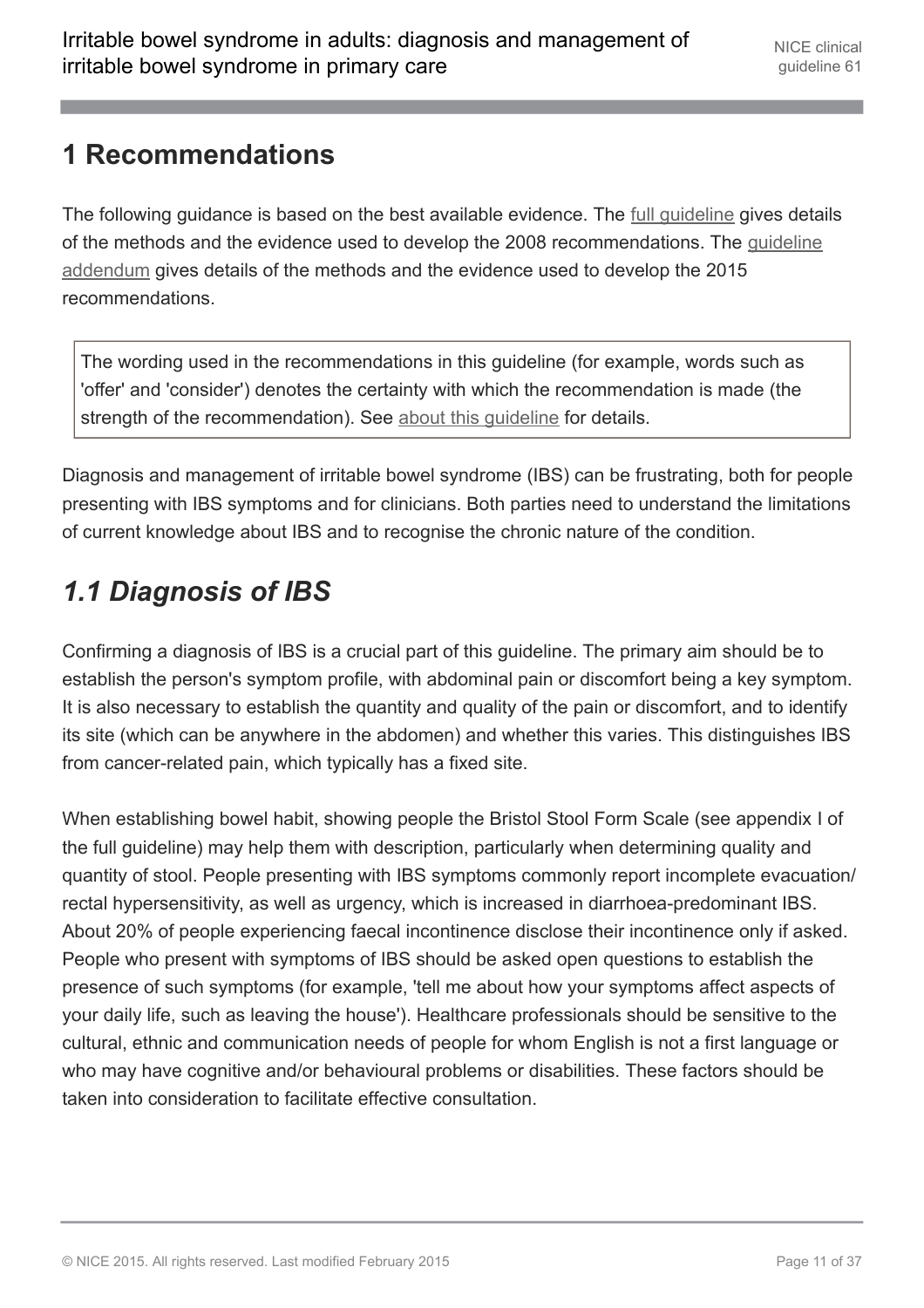#### **1.1.1 Initial assessment**

- 1.1.1.1 Healthcare professionals should consider assessment for IBS if the person reports having had any of the following symptoms for at least 6 months:
	- **A**bdominal pain or discomfort
	- **B**loating
	- **C**hange in bowel habit. **[2008]**
- <span id="page-11-0"></span>1.1.1.2 All people presenting with possible IBS symptoms should be asked if they have any of the following 'red flag' indicators and should be referred to secondary care for further investigation if any are present:
	- unintentional and unexplained weight loss
	- rectal bleeding
	- a family history of bowel or ovarian cancer
	- a change in bowel habit to looser and/or more frequent stools persisting for more than 6 weeks in a person aged over 60 years. **[2008]**
- 1.1.1.3 All people presenting with possible IBS symptoms should be assessed and clinically examined for the following 'red flag' indicators and should be referred to secondary care for further investigation if any are present: [[4](#page-16-0)]
	- anaemia
	- abdominal masses
	- rectal masses
	- inflammatory markers for inflammatory bowel disease.

<span id="page-11-1"></span>Measure serum CA125 in primary care in women with symptoms that suggest ovarian cancer in line with the NICE guideline on **[ovarian cancer.](http://www.nice.org.uk/guidance/CG122)**<sup>[8</sup>] [2008]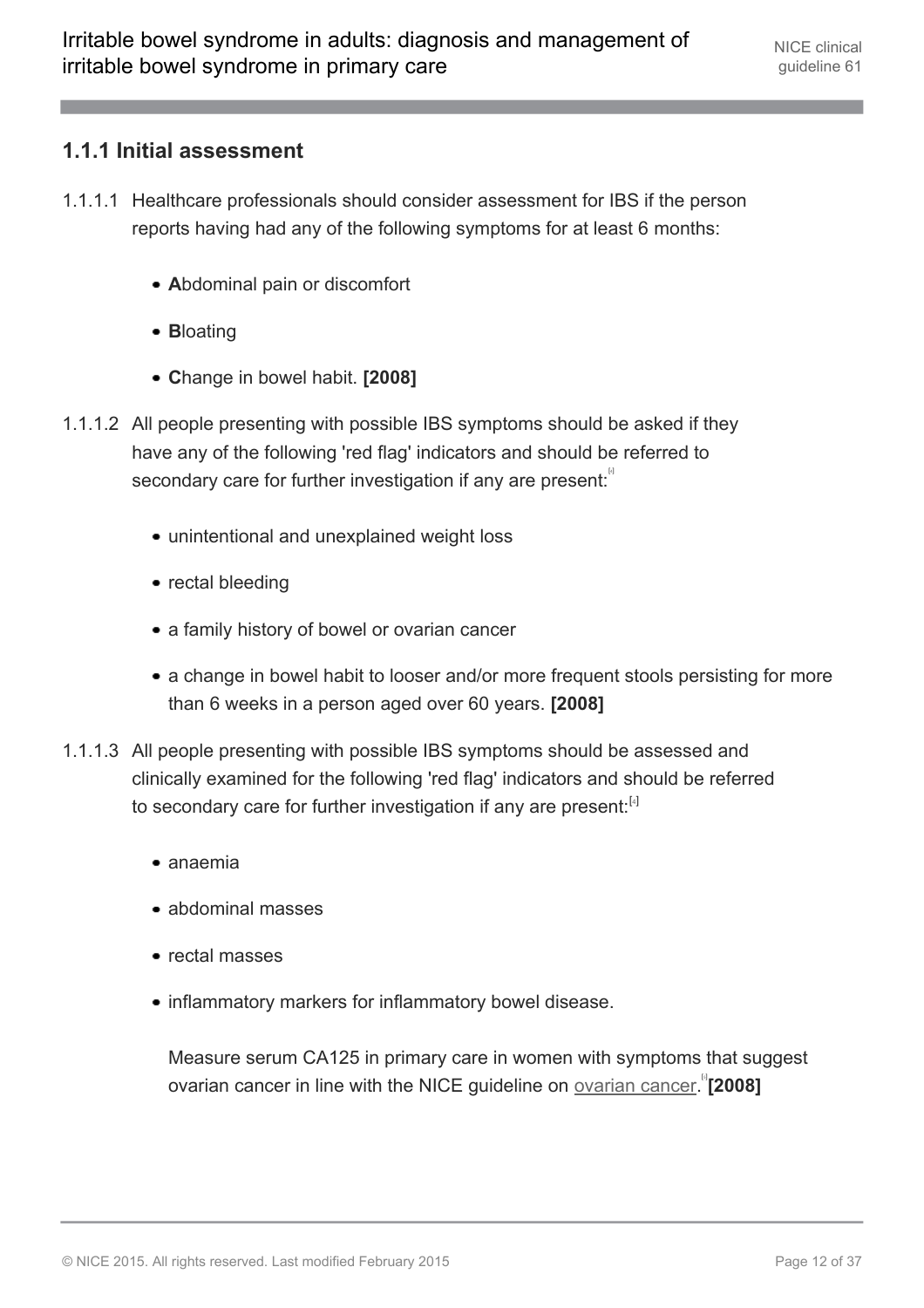- 1.1.1.4 A diagnosis of IBS should be considered only if the person has abdominal pain or discomfort that is either relieved by defaecation or associated with altered bowel frequency or stool form. This should be accompanied by at least two of the following four symptoms:
	- altered stool passage (straining, urgency, incomplete evacuation)
	- abdominal bloating (more common in women than men), distension, tension or hardness
	- symptoms made worse by eating
	- passage of mucus.

Other features such as lethargy, nausea, backache and bladder symptoms are common in people with IBS, and may be used to support the diagnosis. **[2008]**

#### **1.1.2 Diagnostic tests**

- 1.1.2.1 In people who meet the IBS diagnostic criteria, the following tests should be undertaken to exclude other diagnoses:
	- full blood count (FBC)
	- erythrocyte sedimentation rate (ESR) or plasma viscosity
	- c-reactive protein (CRP)
	- antibody testing for coeliac disease (endomysial antibodies [EMA] or tissue transglutaminase [TTG]). **[2008]**
- 1.1.2.2 The following tests are not necessary to confirm diagnosis in people who meet the IBS diagnostic criteria:
	- ultrasound
	- rigid/flexible sigmoidoscopy
	- colonoscopy; barium enema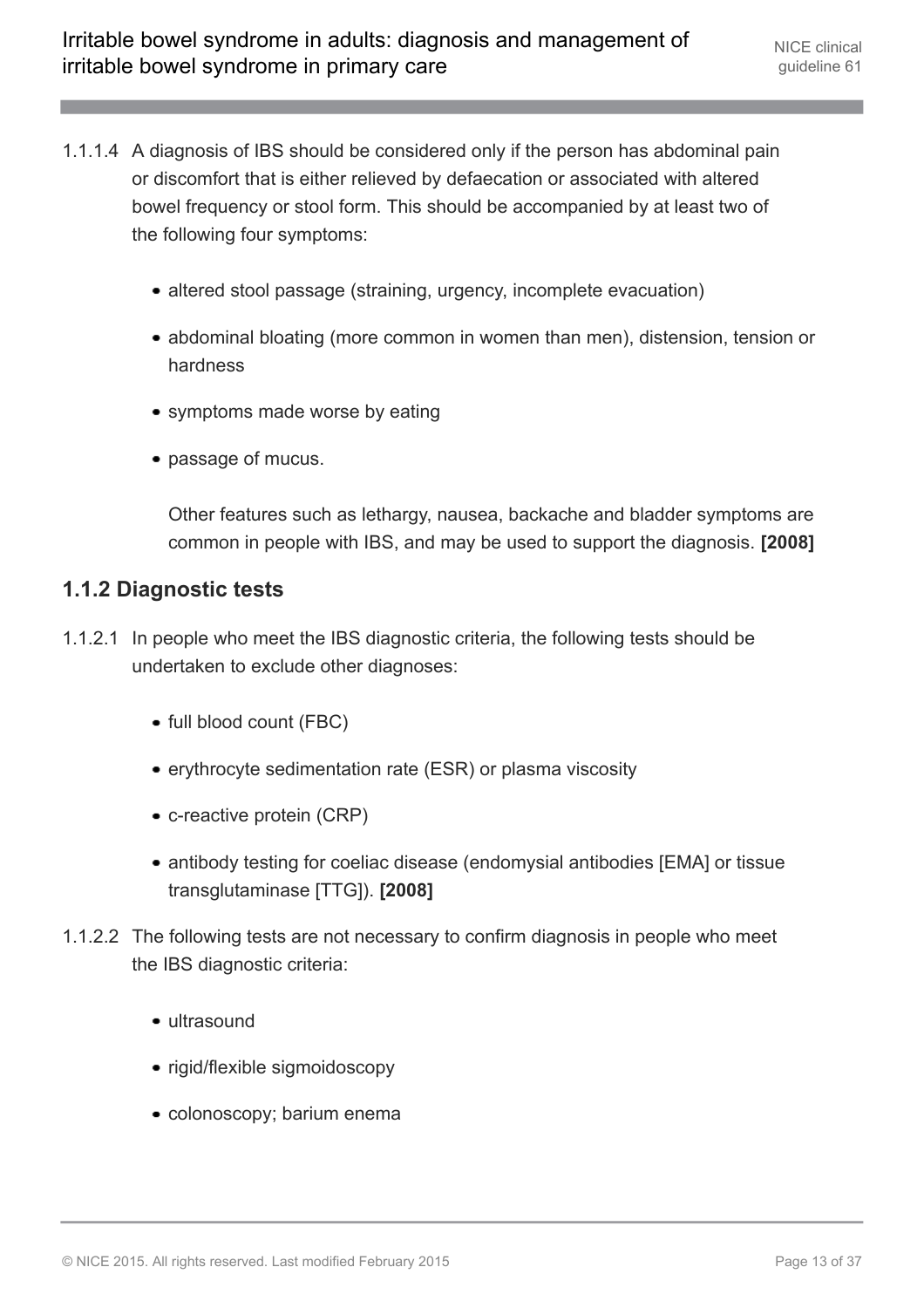- thyroid function test
- faecal ova and parasite test
- faecal occult blood
- hydrogen breath test (for lactose intolerance and bacterial overgrowth). **[2008]**

# <span id="page-13-0"></span>*1.2 Clinical management of IBS*

#### **1.2.1 Dietary and lifestyle advice**

- 1.2.1.1 People with IBS should be given information that explains the importance of self-help in effectively managing their IBS. This should include information on general lifestyle, physical activity, diet and symptom-targeted medication. **[2008]**
- 1.2.1.2 Healthcare professionals should encourage people with IBS to identify and make the most of their available leisure time and to create relaxation time. **[2008]**
- 1.2.1.3 Healthcare professionals should assess the physical activity levels of people with IBS, ideally using the General Practice Physical Activity Questionnaire (GPPAQ; see appendix J of the full guideline). People with low activity levels should be given brief advice and counselling to encourage them to increase their activity levels. **[2008]**
- 1.2.1.4 Diet and nutrition should be assessed for people with IBS and the following general advice given.
	- Have regular meals and take time to eat.
	- Avoid missing meals or leaving long gaps between eating.
	- Drink at least 8 cups of fluid per day, especially water or other non-caffeinated drinks, for example herbal teas.
	- Restrict tea and coffee to 3 cups per day.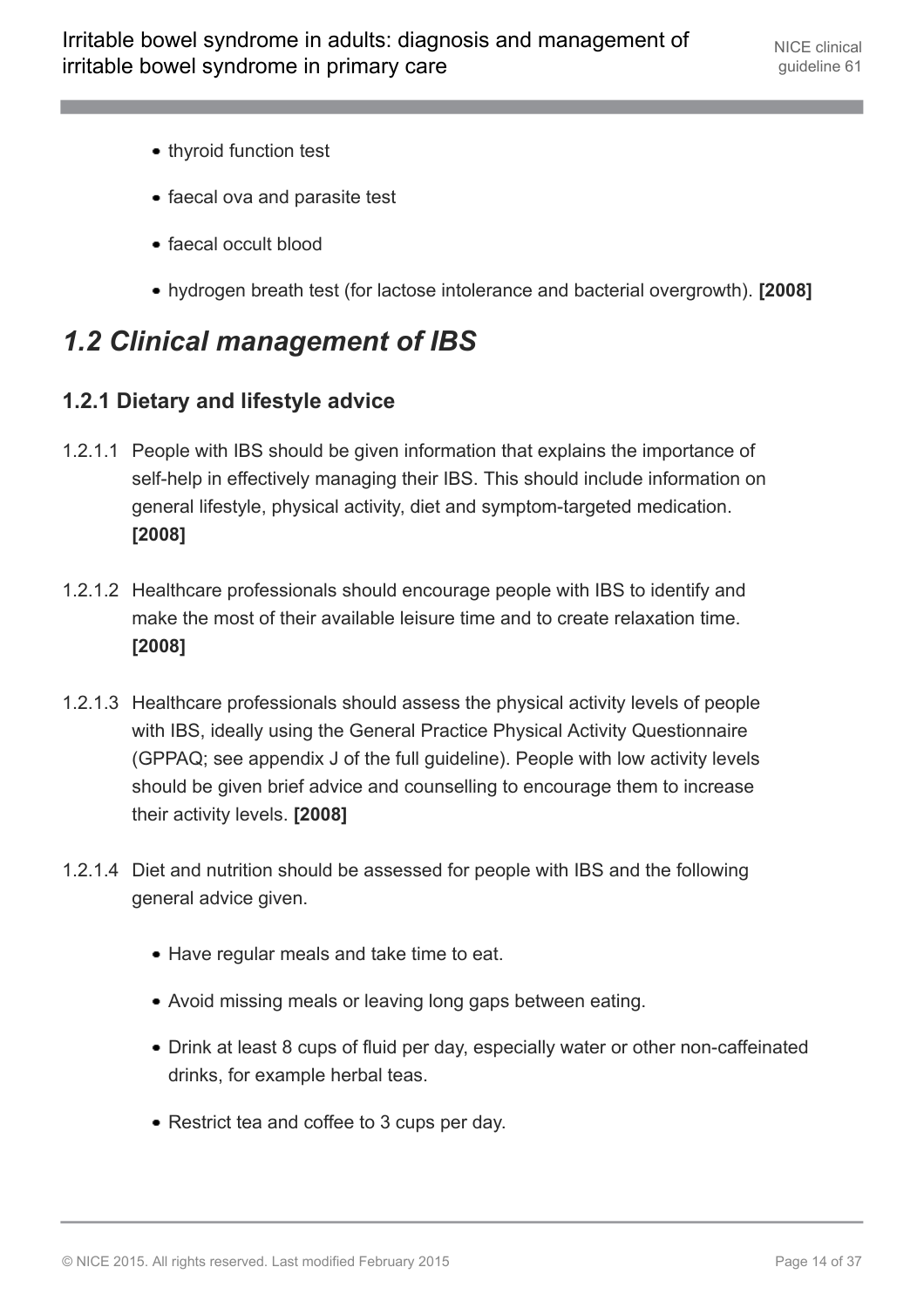- Reduce intake of alcohol and fizzy drinks.
- It may be helpful to limit intake of high-fibre food (such as wholemeal or high-fibre flour and breads, cereals high in bran, and whole grains such as brown rice).
- Reduce intake of 'resistant starch' (starch that resists digestion in the small intestine and reaches the colon intact), which is often found in processed or re-cooked foods.
- Limit fresh fruit to 3 portions per day (a portion should be approximately 80 g).
- People with diarrhoea should avoid sorbitol, an artificial sweetener found in sugar-free sweets (including chewing gum) and drinks, and in some diabetic and slimming products.
- People with wind and bloating may find it helpful to eat oats (such as oat-based breakfast cereal or porridge) and linseeds (up to 1 tablespoon per day). **[2008]**
- 1.2.1.5 Healthcare professionals should review the fibre intake of people with IBS, adjusting (usually reducing) it while monitoring the effect on symptoms. People with IBS should be discouraged from eating insoluble fibre (for example, bran). If an increase in dietary fibre is advised, it should be soluble fibre such as ispaghula powder or foods high in soluble fibre (for example, oats). **[2008]**
- 1.2.1.6 People with IBS who choose to try probiotics should be advised to take the product for at least 4 weeks while monitoring the effect. Probiotics should be taken at the dose recommended by the manufacturer. **[2008]**
- 1.2.1.7 Healthcare professionals should discourage the use of aloe vera in the treatment of IBS. **[2008]**
- 1.2.1.8 If a person's IBS symptoms persist while following general lifestyle and dietary advice, offer advice on further dietary management. Such advice should:
	- include single food avoidance and exclusion diets (for example, a low FODMAP [fermentable oligosaccharides, disaccharides, monosaccharides and polyols] diet)
	- only be given by a healthcare professional with expertise in dietary management. **[new 2015]**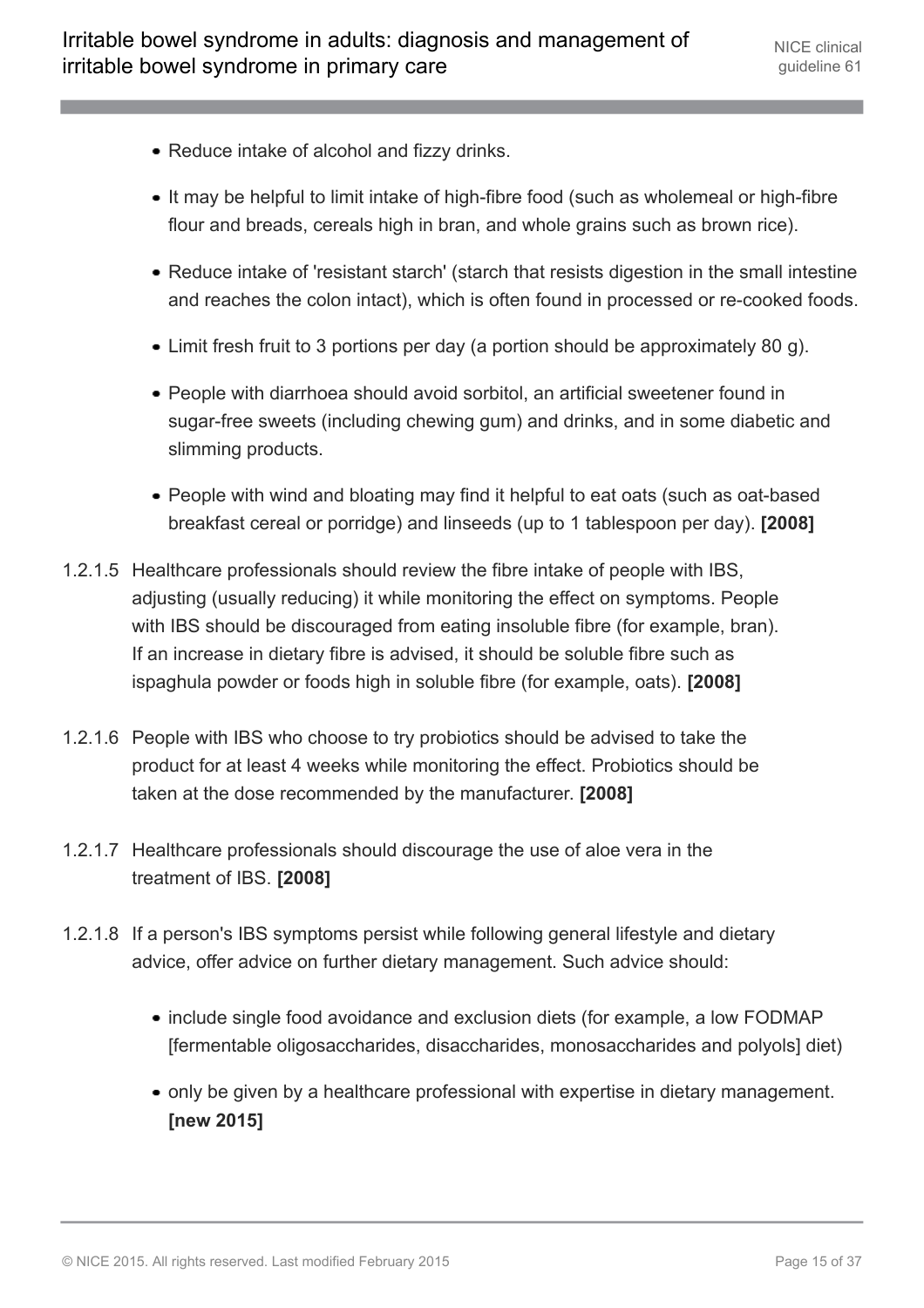#### **1.2.2 Pharmacological therapy**

Decisions about pharmacological management should be based on the nature and severity of symptoms. The recommendations made below assume that the choice of single or combination medication is determined by the predominant symptom(s).

- 1.2.2.1 Healthcare professionals should consider prescribing antispasmodic agents for people with IBS. These should be taken as required, alongside dietary and lifestyle advice. **[2008]**
- 1.2.2.2 Laxatives should be considered for the treatment of constipation in people with IBS, but people should be discouraged from taking lactulose. **[2008]**
- 1.2.2.3 Consider linaclotide for people with IBS only if:
	- optimal or maximum tolerated doses of previous laxatives from different classes have not helped **and**
	- they have had constipation for at least 12 months.

Follow up people taking linaclotide after 3 months. **[new 2015]**

- 1.2.2.4 Loperamide should be the first choice of antimotility agent for diarrhoea in people with IBS. **[2008]**
- 1.2.2.5 People with IBS should be advised how to adjust their doses of laxative or antimotility agent according to the clinical response. The dose should be titrated according to stool consistency, with the aim of achieving a soft, well-formed stool (corresponding to Bristol Stool Form Scale type 4). **[2008]**
- <span id="page-15-0"></span>1.2.2.6 Consider tricyclic antidepressants (TCAs) as second-line treatment for people with IBS if laxatives, loperamide or antispasmodics have not helped. Start treatment at a low dose (5–10 mg equivalent of amitriptyline), taken once at night, and review regularly. Increase the dose if needed, but not usually beyond 30 mg. [[6](#page-17-1)] [**2015]**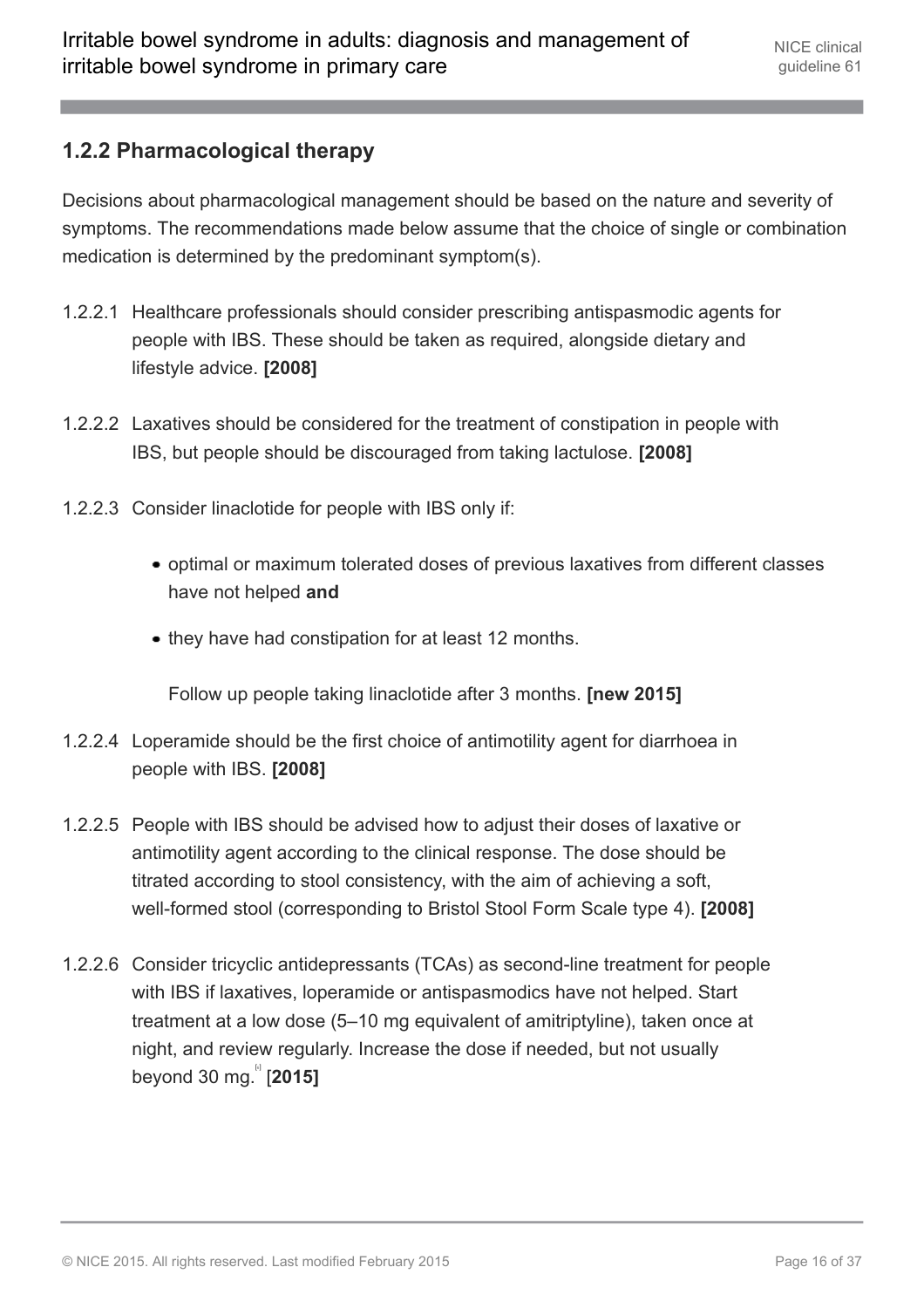- 1.2.2.7 Consider selective serotonin reuptake inhibitors (SSRIs) for people with IBS only if TCAs are ineffective.[[6](#page-17-1)] **[2015]**
- 1.2.2.8 Take into account the possible side effects when offering TCAs or SSRIs to people with IBS. Follow up people taking either of these drugs for the first time at low doses for the treatment of pain or discomfort in IBS after 4 weeks and then every 6–12 months.[[6](#page-17-1)] **[2015]**

#### **1.2.3 Psychological interventions**

1.2.3.1 Referral for psychological interventions (cognitive behavioural therapy [CBT], hypnotherapy and/or psychological therapy) should be considered for people with IBS who do not respond to pharmacological treatments after 12 months and who develop a continuing symptom profile (described as refractory IBS). **[2008]**

#### **1.2.4 Complementary and alternative medicine (CAM)**

- 1.2.4.1 The use of acupuncture should not be encouraged for the treatment of IBS. **[2008]**
- 1.2.4.2 The use of reflexology should not be encouraged for the treatment of IBS. **[2008]**

#### **1.2.5 Follow-up**

1.2.5.1 Follow-up should be agreed between the healthcare professional and the person with IBS, based on the response of the person's symptoms to interventions. This should form part of the annual patient review. The emergence of any 'red flag' symptoms during management and follow-up should prompt further investigation and/or referral to secondary care. **[2008]**

<span id="page-16-0"></span><sup>[</sup>[4](#page-11-0)] See NICE's referral quidelines for suspected cancer for detailed referral criteria where cancer is suspected.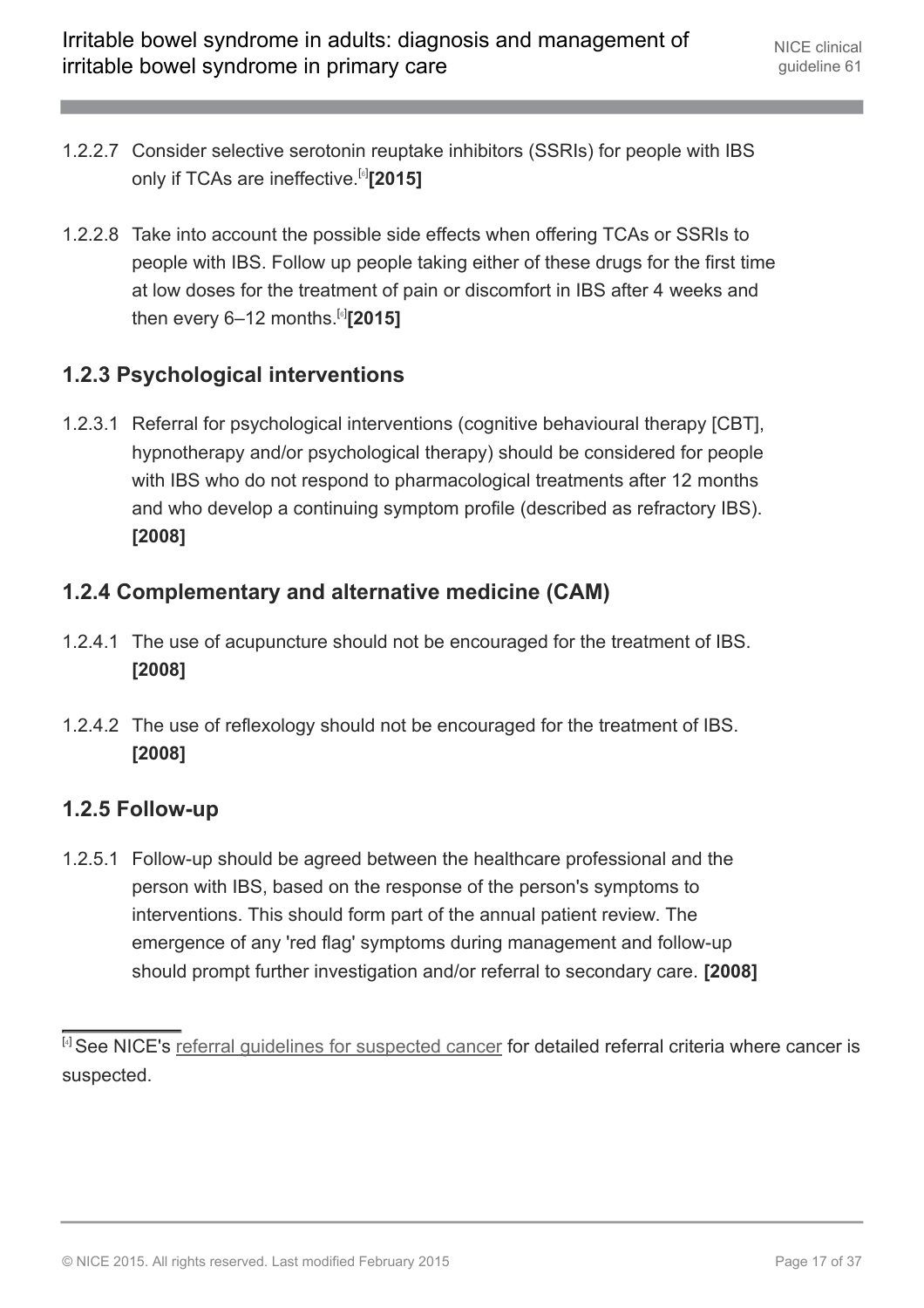<span id="page-17-0"></span><sup>[6]</sup> This recommendation was updated in September 2012 in line with more recent guidance on the recognition and management of ovarian cancer in the NICE guideline on [ovarian cancer.](http://www.nice.org.uk/guidance/CG122)

<span id="page-17-1"></span><sup>[[6](#page-15-0)]</sup> At the time of publication (February 2015), TCAs and SSRIs did not have a UK marketing authorisation for this indication. The prescriber should follow relevant professional guidance, taking full responsibility for the decision. Informed consent should be obtained and documented. See the General Medical Council's [Good practice in prescribing and managing medicines and](http://www.gmc-uk.org/guidance/ethical_guidance/14327.asp) [devices](http://www.gmc-uk.org/guidance/ethical_guidance/14327.asp) for further information.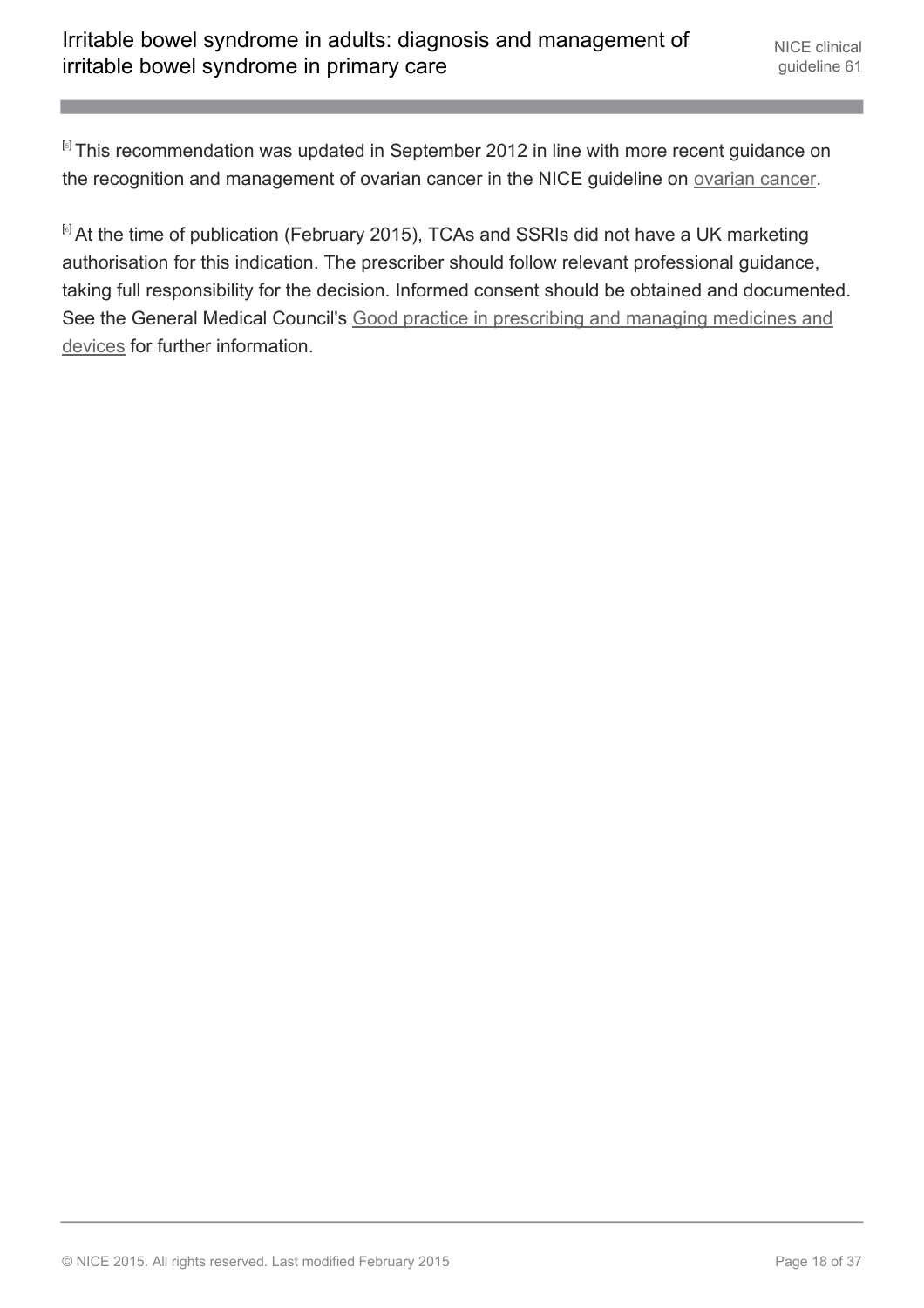### <span id="page-18-0"></span>**2 Research recommendations**

In 2008, the Guideline Development Group made the following recommendations for research, based on its review of evidence, to improve NICE guidance and patient care in the future.

As part of the 2015 update, the Committee made 3 additional research recommendations on the clinical and cost effectiveness of a low FODMAP diet, low-dose TCAs and SSRIs in primary care, and computerised CBT and mindfulness therapy. These can be found in the [addendum](http://www.nice.org.uk/Guidance/CG61/Evidence).

# <span id="page-18-1"></span>*2.1 Low-dose antidepressants*

Are low-dose TCAs, SSRIs and serotonin and norepinephrine reuptake inhibitors (SNRIs) effective as first-line treatment for IBS, and which is the most effective and safe option?

#### **Why this is important**

Reviews have shown that TCAs and SSRIs have each been compared with placebo in the treatment of IBS, but not at low doses. In practice, TCAs are used at higher doses, and concordance with treatment is poor because of side effects. The Guideline Development Group clinicians believe that at low doses (5–10 mg equivalent of amitriptyline), TCAs could be the treatment of choice for IBS, but there is a lack of evidence to support this. A newer type of antidepressant, SNRIs, may also be useful in the treatment of IBS-associated pain. A large randomised trial is proposed, comparing an SSRI, a TCA and an SNRI with placebo. Participants should be adults with a positive diagnosis of IBS, stratified by type of IBS and randomised to treatments. The type of IBS is defined by the predominant bowel symptom: diarrhoea, constipation or alternating symptoms. The primary outcome should be global improvement in IBS symptoms. Health-related quality of life should also be measured, and adverse effects recorded. Study outcomes should be assessed 12, 26 and 52 weeks after the start of therapy.

# <span id="page-18-2"></span>*2.2 Psychological interventions*

Are the psychological interventions CBT, hypnotherapy and psychological therapy all equally effective in the management of IBS symptoms, either as first-line therapies in primary care, or in the treatment of people with IBS that is refractory to other treatments?

#### **Why this is important**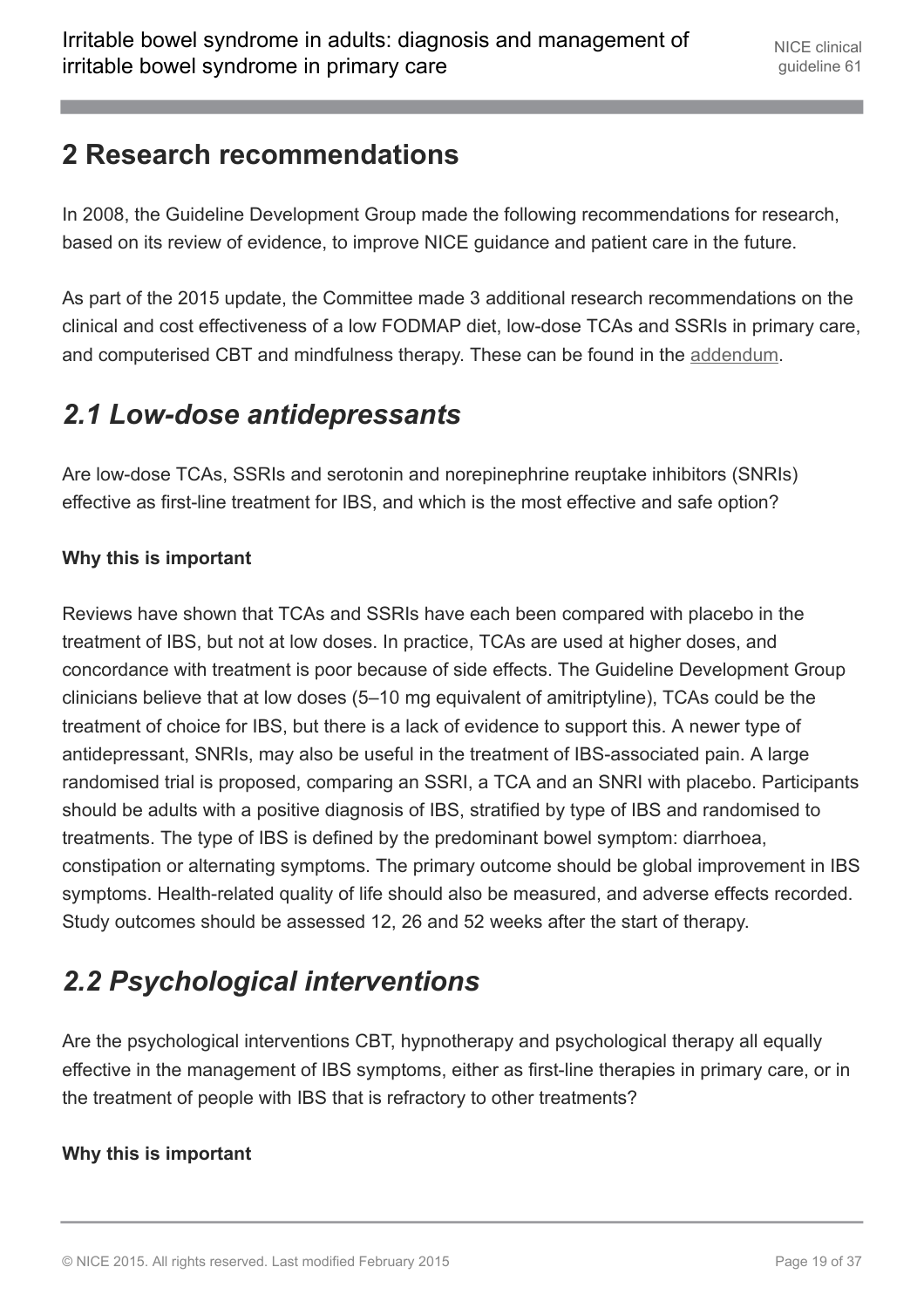Reviews show some evidence of effect when comparing psychological interventions with a control group, with the greatest effect shown in people who have refractory IBS. Many trials are small in size. Certain psychological interventions – namely, CBT, hypnotherapy and psychological therapy – are thought to be useful in helping people with IBS to cope with their symptoms, but it is unclear at what stage these should be given, including whether they should be used as first-line therapies in primary care. A large randomised trial is proposed, comparing CBT, hypnotherapy and psychological therapy (in particular, psychodynamic interpersonal therapy). Participants should be adults with a positive diagnosis of IBS, and they should be stratified into those with and without refractory IBS and then randomised to treatments. The primary outcome should be global improvement in IBS symptoms. Health-related quality of life should also be measured, and adverse effects recorded. Study outcomes should be assessed 12, 26 and 52 weeks after the start of therapy.

# <span id="page-19-0"></span>*2.3 Refractory IBS*

What factors contribute to refractory IBS?

#### **Why this is important**

Most people with IBS experience symptoms that are relatively short-lived or that only trouble them on an intermittent basis. Some people, however, develop chronic and severe symptoms that are difficult to treat. There are relatively few prospective studies that have investigated this problem.

A large, prospective, population-based cohort study is proposed, which would evaluate people in the community with IBS symptoms according to measures of bowel symptomatology, physical symptom profile, psychological symptoms, childhood adversity, psychiatric history, social supports, quality of life and other relevant potential predictors. Participants would be re-evaluated 12 and 24 months later using similar measures. Baseline variables would be used to predict chronicity of symptoms, quality of life and healthcare utilisation at 12 and 24 months.

# <span id="page-19-1"></span>*2.4 Relaxation and biofeedback*

What is the effect of relaxation and biofeedback therapies on IBS symptoms and patient-related outcomes?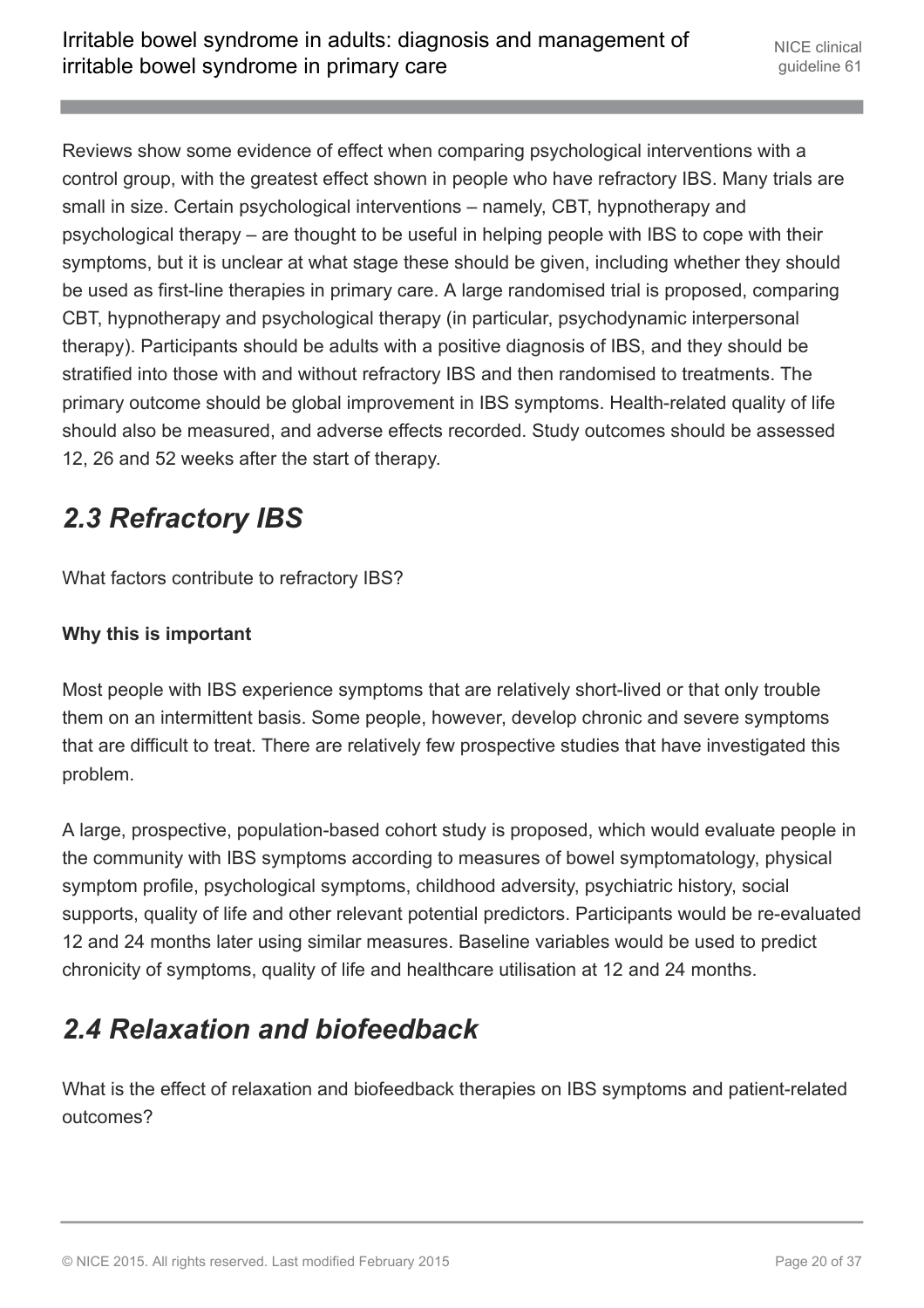#### **Why this is important**

Reviews of biofeedback and relaxation therapies suggest a positive effect on the control of IBS symptoms, but evidence is limited and not sufficient to make recommendations. Patient representation in the Guideline Development Group supports this view, from a personal and anecdotal perspective.

Recent developments in computer-aided biofeedback methods merit investigation. A large randomised trial is proposed to compare relaxation therapy, computer-aided biofeedback therapy and attention control in primary care. Participants should be adults with a positive diagnosis of IBS, and they should be stratified into those with and without refractory IBS and then randomised to treatments. The primary outcome should be global improvement in IBS symptoms. Health-related quality of life should also be measured, and adverse effects recorded. Study outcomes should be assessed 12, 26 and 52 weeks after the start of therapy. Qualitative data should be generated relating to how people with IBS perceive their condition.

# <span id="page-20-0"></span>*2.5 Herbal medicines*

Are Chinese and non-Chinese herbal medicines safe and effective as first-line therapy in the treatment of IBS, and which is the most effective and safe option?

#### **Why this is important**

Reviews of herbal medicines suggest a positive effect on the control of IBS symptoms, but evidence is limited and not sufficient to make recommendations (8 comparisons from the 6 trials provide heterogeneous data, which are very difficult to interpret). A large randomised placebo-controlled trial is proposed, comparing Chinese and non-Chinese herbal medicines (both single and multiple compounds) that are available in the UK as standard preparations. Participants should be adults with a positive diagnosis of IBS, and they should be stratified by type of IBS and then randomised to treatments. The primary outcome should be global improvement in IBS symptoms, with symptom scores recorded using a validated scale. Health-related quality of life should also be measured, and adverse events recorded. Study outcomes should be assessed 12, 26 and 52 weeks post-intervention.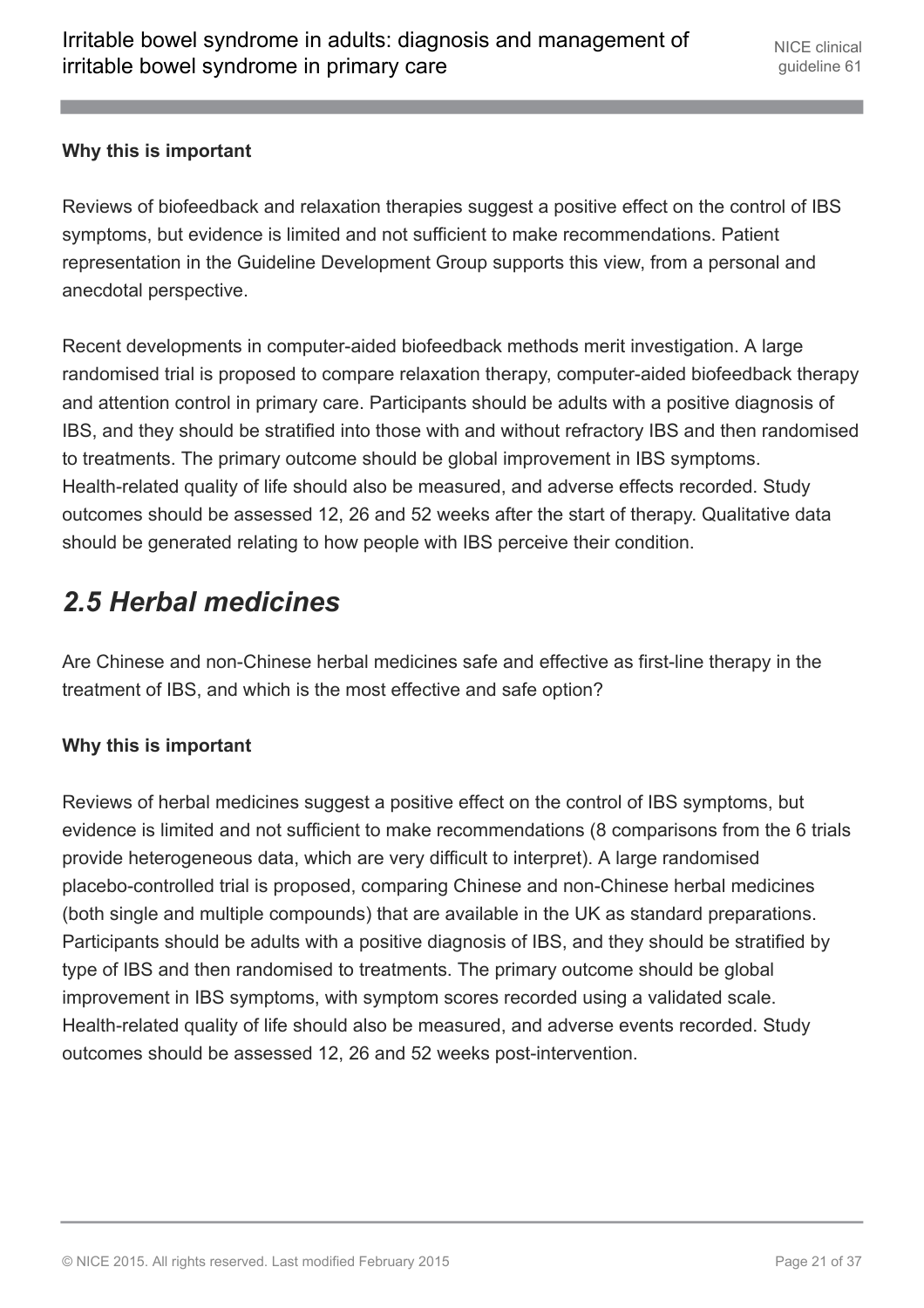# <span id="page-21-0"></span>**3 Other information**

# <span id="page-21-1"></span>*3.1 Scope and how this guideline was developed*

The [scope](http://www.nice.org.uk/guidance/cg61/documents) for the 2008 guideline covers the recommendations labelled **[2008]**. The recommendations labelled **[2015]** have been produced during the update.

The guideline covers adults (18 years and older) who present to primary care with symptoms suggestive of IBS, and the care that is provided by primary healthcare professionals, indicating where secondary care referral is appropriate. It does not cover:

- people with other gastrointestinal disorders such as non-ulcer dyspepsia or coeliac disease
- children and young people under 18 years
- inflammatory bowel disease.

#### **How this guideline was developed**

The 2008 guideline was developed by the National Collaborating Centre for Nursing and Supportive Care based at the Royal College of Nursing. The Collaborating Centre worked with a Guideline Development Group, comprising healthcare professionals (including consultants, GPs and nurses), patients and carers, and technical staff, which reviewed the evidence and drafted the recommendations. The recommendations were finalised after public consultation.

NICE's Clinical Guidelines Update Programme updated this guideline in 2015. This guideline was updated using a Committee of healthcare professionals, methodologists and lay members from a range of disciplines and localities, as well as topic experts.

The methods and processes for developing NICE clinical guidelines can be found [here.](http://www.nice.org.uk/About/What-we-do/Our-Programmes/NICE-guidance/NICE-guidelines/NICE-clinical-guidelines)

# <span id="page-21-2"></span>*3.2 Related NICE guidance*

Details are correct at the time of publication of the guideline (February 2015). Further information is available on the [NICE website](http://www.nice.org.uk/).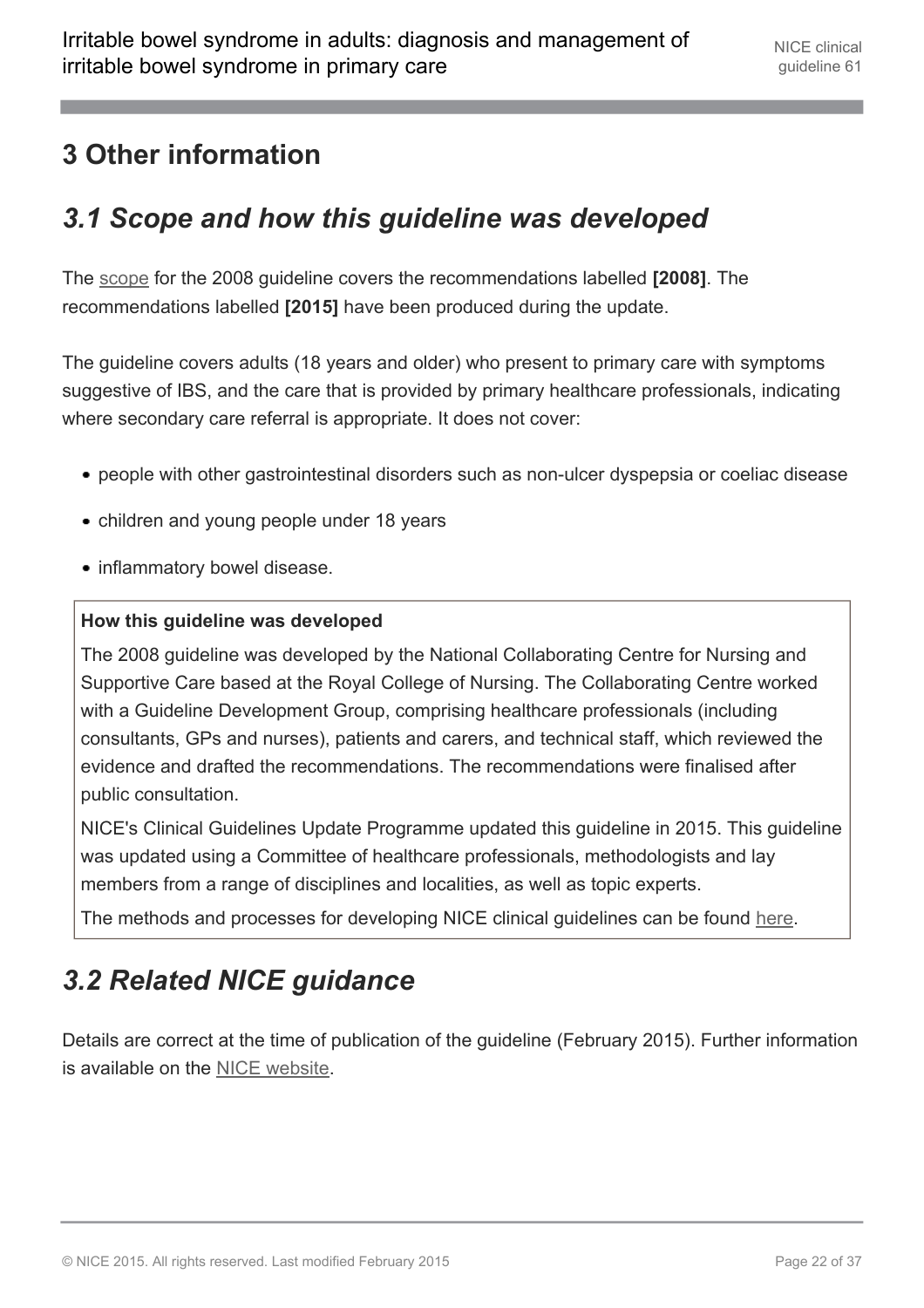#### **Published**

#### **General**

- [Patient experience in adult NHS services](http://guidance.nice.org.uk/cg138) (2012) NICE guideline CG138
- [Medicines adherence](http://guidance.nice.org.uk/cg76) (2009) NICE guideline CG76

#### **Condition-specific**

- [Irritable bowel syndrome with constipation in adults: linaclotide](http://www.nice.org.uk/advice/esnm16) (2013) NICE advice ESNM16
- [Bile acid malabsorption: colesevelam](http://www.nice.org.uk/advice/esuom22) (2013) NICE advice ESUOM22
- [Faecal calprotectin diagnostic tests for inflammatory diseases of the bowel](http://www.nice.org.uk/guidance/DG11) (2013) NICE diagnostics guidance 11
- [Physical activity: brief advice for adults in primary care](http://www.nice.org.uk/guidance/ph44) (2013) NICE guideline PH44
- [SeHCAT \(tauroselcholic \[75 selenium\] acid\) for the investigation of diarrhoea due to bile acid](http://www.nice.org.uk/guidance/DG7) [malabsorption in people with diarrhoea-predominant irritable bowel syndrome \(IBS-D\) or](http://www.nice.org.uk/guidance/DG7) [Crohn's disease without ileal resection](http://www.nice.org.uk/guidance/DG7) (2012) NICE diagnostics guidance 7
- [Colonoscopic surveillance for prevention of colorectal cancer in people with ulcerative colitis,](http://www.nice.org.uk/guidance/cg118) [Crohn's disease or adenomas](http://www.nice.org.uk/guidance/cg118) (2011) NICE guideline CG118
- [Prucalopride for the treatment of chronic constipation in women](http://www.nice.org.uk/guidance/ta211) (2010) NICE technology appraisal guidance 211
- [Depression in adults](http://www.nice.org.uk/guidance/CG90) (2009) NICE guideline CG90
- [Faecal incontinence](http://www.nice.org.uk/guidance/CG49) (2007) NICE guideline CG49
- [Physical activity](http://www.nice.org.uk/guidance/PH2) (2006) NICE guideline PH2
- Referral quidelines for suspected cancer (2005) NICE quideline CG27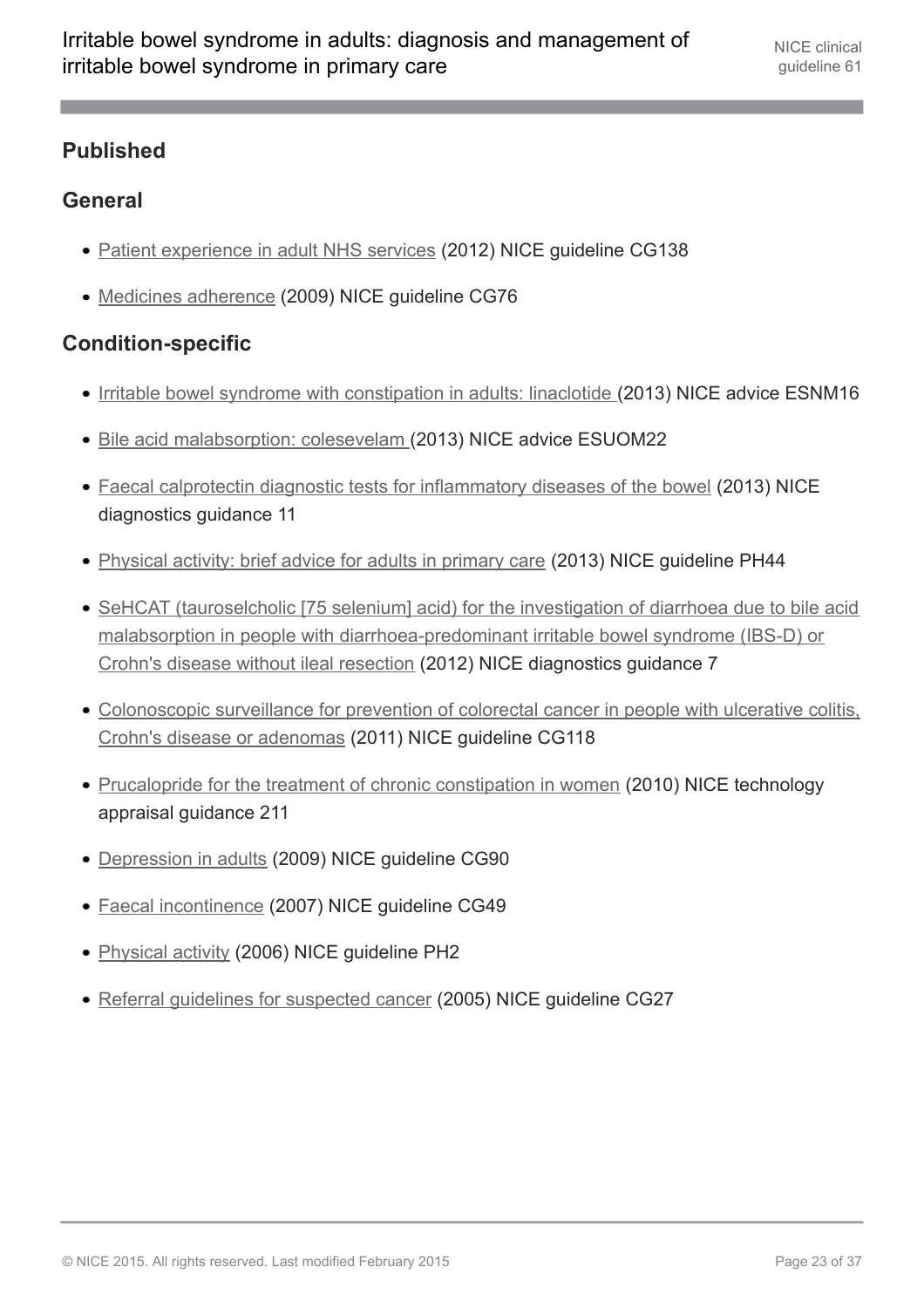# <span id="page-23-0"></span>**4 Committee members and NICE staff**

# <span id="page-23-1"></span>*4.1 Committee members*

Committee members for the 2015 update are listed on the [NICE website.](http://www.nice.org.uk/guidance/cg61/documents) For the composition of the previous Guideline Development Group, see the [full guideline](http://www.nice.org.uk/guidance/cg61/evidence).

# <span id="page-23-2"></span>*4.2 Clinical Guidelines Update Team*

**Phil Alderson** Clinical Adviser

**Emma Banks** Co-ordinator

**Sara Buckner** Technical Analyst

**Paul Crosland** Health Economist

**Nicole Elliott** Associate Director

**Cheryl Hookway** Technical Analyst

**Jenny Kendrick** Information Scientist

**Susannah Moon** Programme Manager

**Rebecca Parsons** Project Manager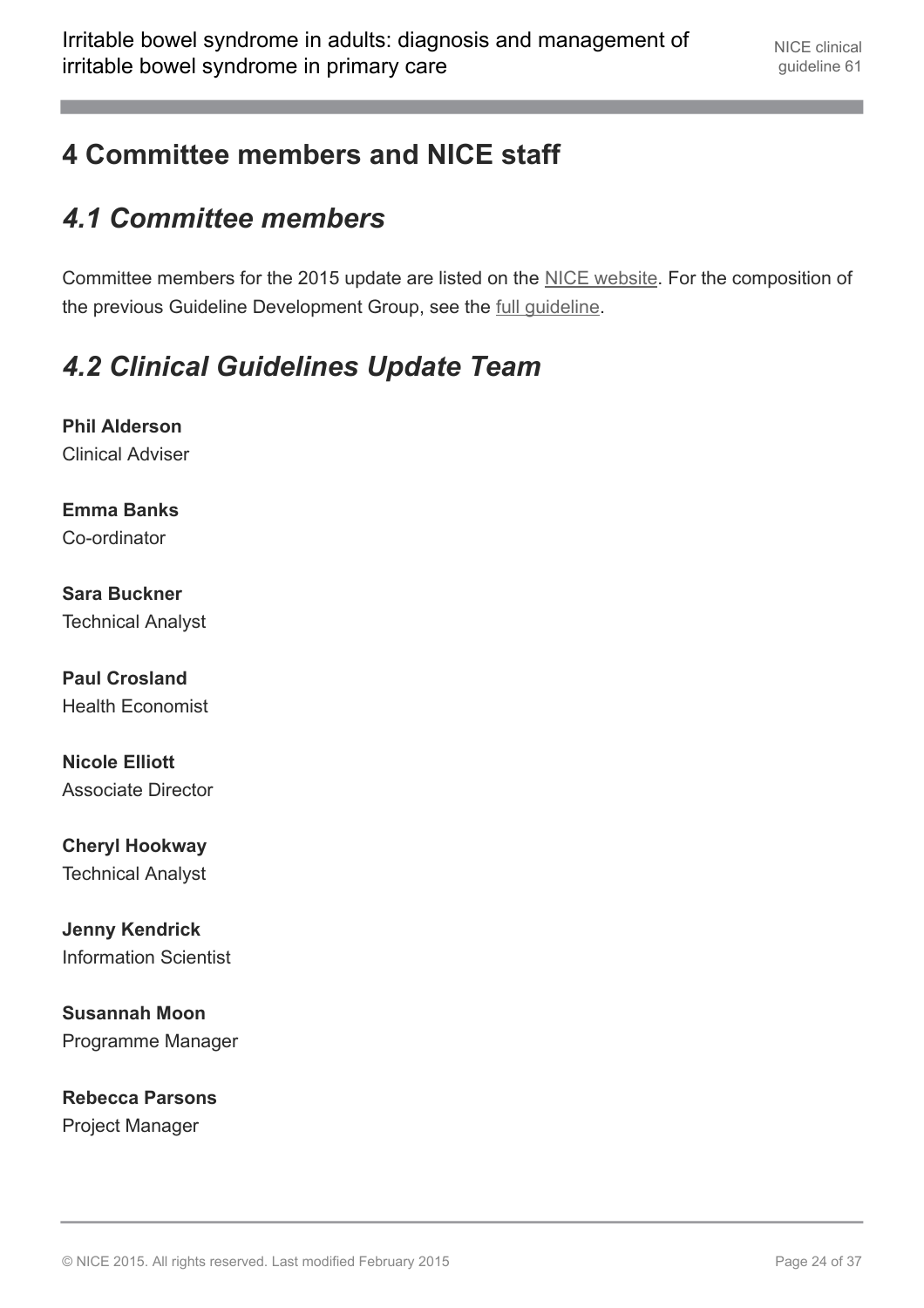**Charlotte Purves** Administrator

**Robby Richey (until September 2014)** Technical Analyst

**Toni Tan** Technical Adviser

# <span id="page-24-0"></span>*4.3 NICE project team*

**Mark Baker** Clinical Lead

**Christine Carson** Guideline Lead

**Jessica Fielding (from January 2015)**

Public Involvement Adviser

**Barbara Meredith (until September 2014)**

Public Involvement Adviser

**Bhash Naidoo** Technical Lead (Health Economics)

**Katie Prickett** Editor

**Beth Shaw** Technical Lead

**Louise Shires** Guideline Commissioning Manager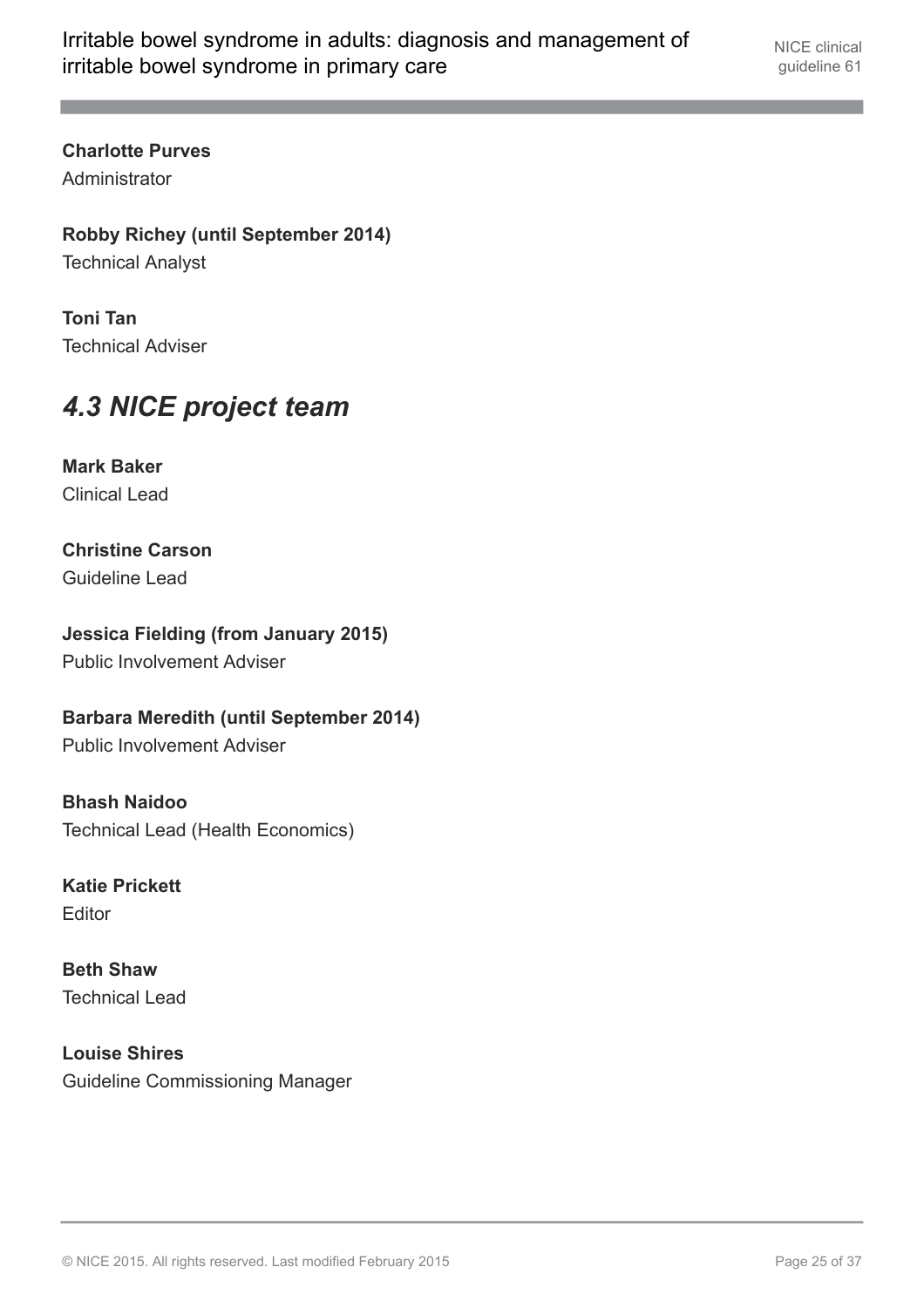#### **Jennifer Wells**

Guideline Coordinator

#### **Erin Whittingham (from September 2014)**

Public Involvement Adviser

# <span id="page-25-0"></span>*4.4 Declarations of interests*

The following members of the Committee made declarations of interest. All other members of the Committee stated that they had no interests to declare.

| <b>Committee</b><br>member | <b>Interest declared</b>                                                                                                                                                                                   | <b>Type of</b><br>interest                | <b>Decision taken</b>      |
|----------------------------|------------------------------------------------------------------------------------------------------------------------------------------------------------------------------------------------------------|-------------------------------------------|----------------------------|
| Damien<br>Longson          | Family member employee of NICE.                                                                                                                                                                            | Personal<br>family<br>non-specific        | Declare and<br>participate |
| Damien<br>Longson          | Director of Research and Innovation,<br>Manchester Mental Health and Social Care<br><b>NHS Trust.</b>                                                                                                      | Personal<br>non-specific<br>pecuniary     | Declare and<br>participate |
| Catherine<br><b>Briggs</b> | Husband is a Consultant Anaesthetist at<br>the University Hospital of South<br>Manchester.                                                                                                                 | Personal<br>family<br>non-specific        | Declare and<br>participate |
| Catherine<br><b>Briggs</b> | Member of the Royal College of Surgeons,<br>the Royal College of General Practitioners,<br>the Faculty of Sexual and Reproductive<br>Health and the British Medical Association.                           | Personal<br>non-specific<br>pecuniary     | Declare and<br>participate |
| John Cape                  | Trustee of the Anna Freud Centre, a child<br>and family mental health charity which<br>applies for and receives grants from the<br>Department of Health and the National<br>Institute for Health Research. | Personal<br>non-specific<br>non-pecuniary | Declare and<br>participate |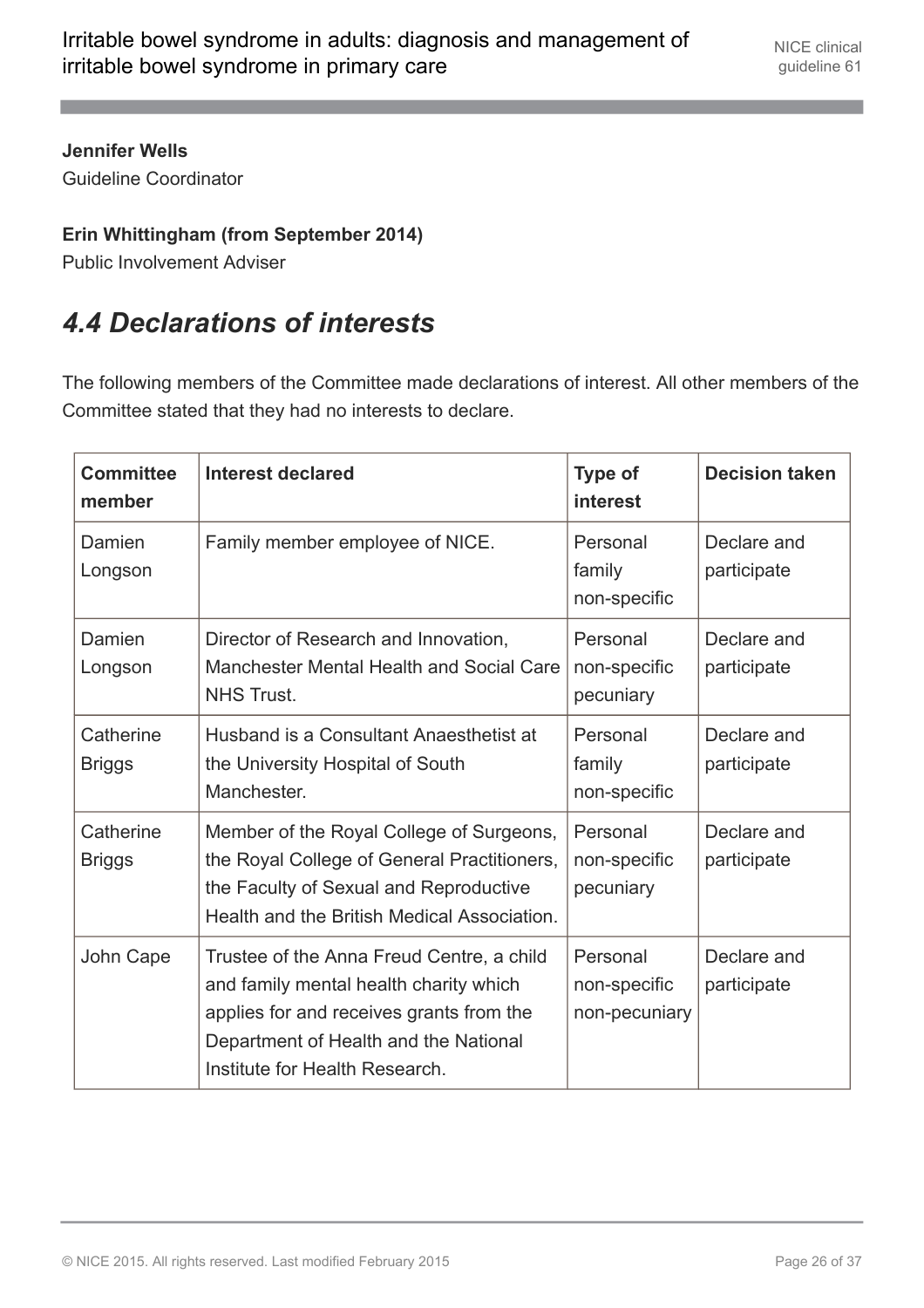| John Cape          | Member of British Psychological Society<br>and British Association for Behaviour and<br>Cognitive Psychotherapists who seek to<br>influence policy towards psychology and<br>psychological therapies.                                                                                                                                                              | Personal<br>non-specific<br>non-pecuniary | Declare and<br>participate |
|--------------------|--------------------------------------------------------------------------------------------------------------------------------------------------------------------------------------------------------------------------------------------------------------------------------------------------------------------------------------------------------------------|-------------------------------------------|----------------------------|
| <b>Alun Davies</b> | Research grant funding - commercial:<br>Vascular Insights, Acergy Ltd, Firstkind,<br>Laboratoires Urgo, Sapheon Inc.<br>(terminated 2013). All administered by<br>Imperial College London as Sponsor and<br>Professor Davies as Chief Investigator.                                                                                                                | Personal<br>non-specific<br>pecuniary     | Declare and<br>participate |
| <b>Alun Davies</b> | Research grant funding - non-commercial:<br>National Institute for Health Research,<br>British Heart Foundation, Royal College of<br>Surgeons, Circulation Foundation,<br>European Venous Forum.                                                                                                                                                                   | Personal<br>non-specific<br>pecuniary     | Declare and<br>participate |
| <b>Alun Davies</b> | Non-commercial:<br>Attendance at numerous national and<br>international meetings as an invited guest<br>to lecture where the organising groups<br>receive funding from numerous sources<br>including device and pharmaceutical<br>manufacturers. Organising groups pay<br>expenses and occasionally honoraria – the<br>exact source of funding is often not known. | Personal<br>non-specific<br>pecuniary     | Declare and<br>participate |
| <b>Alun Davies</b> | Non-commercial:<br>Received travel expenses to attend the<br>Veith Meeting, New York, November 2013<br>to give lectures by Vascutek.                                                                                                                                                                                                                               | Personal<br>non-specific<br>pecuniary     | Declare and<br>participate |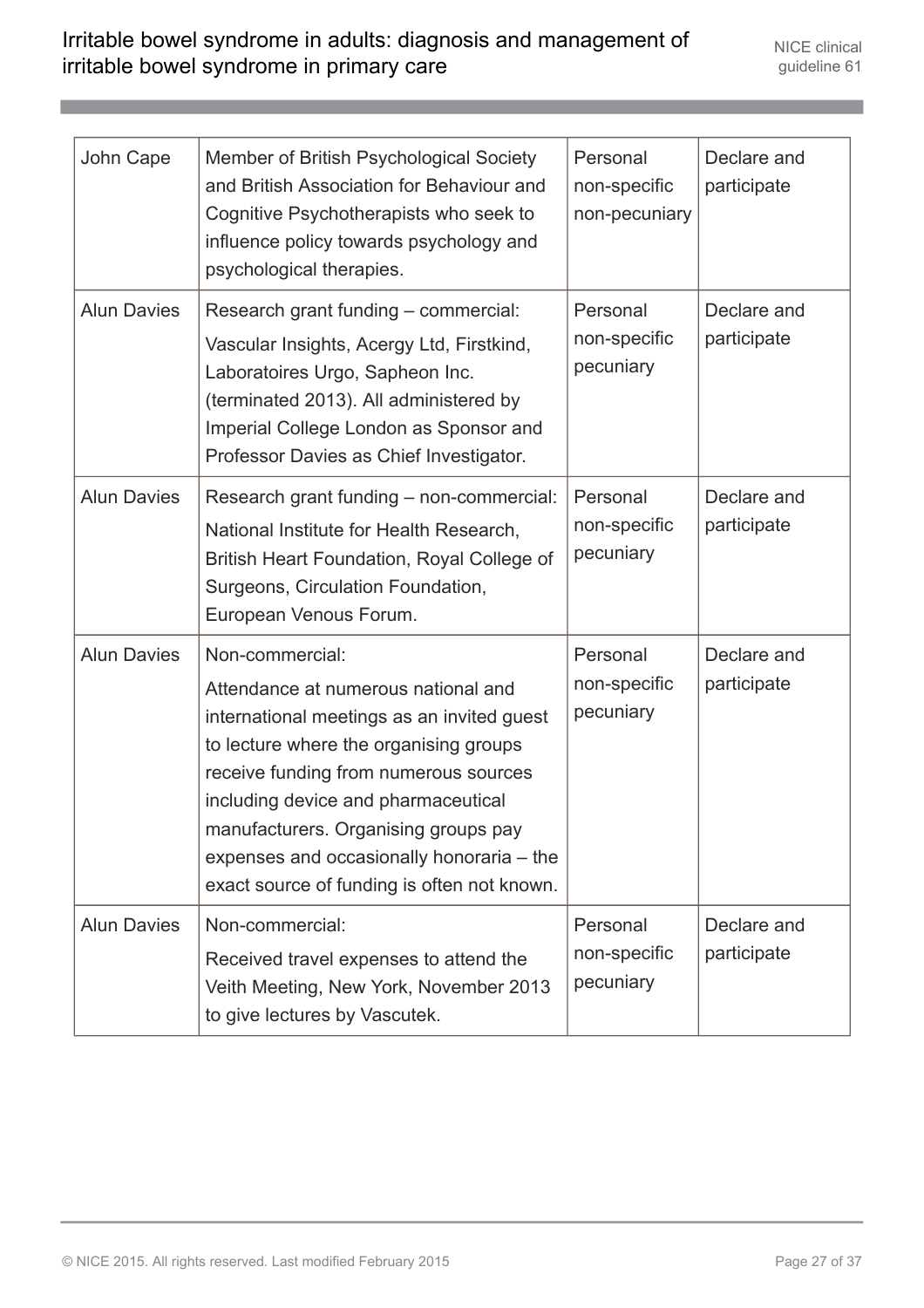| Alison<br>Eastwood | Member of an independent academic team<br>at Centre for Review and Dissemination,<br>University of York commissioned by NICE<br>through National Institute for Health<br>Research to undertake technology<br>assessment reviews. | Non-personal<br>non-specific<br>pecuniary | Declare and<br>participate |
|--------------------|----------------------------------------------------------------------------------------------------------------------------------------------------------------------------------------------------------------------------------|-------------------------------------------|----------------------------|
| Sarah<br>Fishburn  | Organises workshops for physiotherapists<br>treating pelvic girdle pain. Paid for this<br>work.                                                                                                                                  | Personal<br>non-specific<br>pecuniary     | Declare and<br>participate |
| Sarah<br>Fishburn  | Receives payment and expenses from the<br>Nursing and Midwifery Council as a lay<br>panellist of the Fitness to Practise<br><b>Investigating Committee.</b>                                                                      | Personal<br>non-specific<br>pecuniary     | Declare and<br>participate |
| Sarah<br>Fishburn  | Lay reviewer with the Local Supervising<br>Authority auditing supervision of midwives<br>- receives payment and expenses for this<br>work.                                                                                       | Personal<br>non-specific<br>pecuniary     | Declare and<br>participate |
| Sarah<br>Fishburn  | Lay reviewer for the National Institute for<br>Health Research; has reviewed a number<br>of research proposals being considered for<br>funding. Paid for carrying out these<br>reviews.                                          | Personal<br>non-specific<br>pecuniary     | Declare and<br>participate |
| Sarah<br>Fishburn  | Chair of the Pelvic Partnership, a support<br>group for women with pregnancy-related<br>pelvic girdle pain. This is a voluntary<br>position.                                                                                     | Personal<br>non-specific<br>pecuniary     | Declare and<br>participate |
| Sarah<br>Fishburn  | Trained as a chartered physiotherapist and<br>qualified in 1988 but has not been in<br>clinical practice since 1997. Remains a<br>non-practicing member of the Chartered<br>Society of Physiotherapy.                            | Personal<br>non-specific<br>pecuniary     | Declare and<br>participate |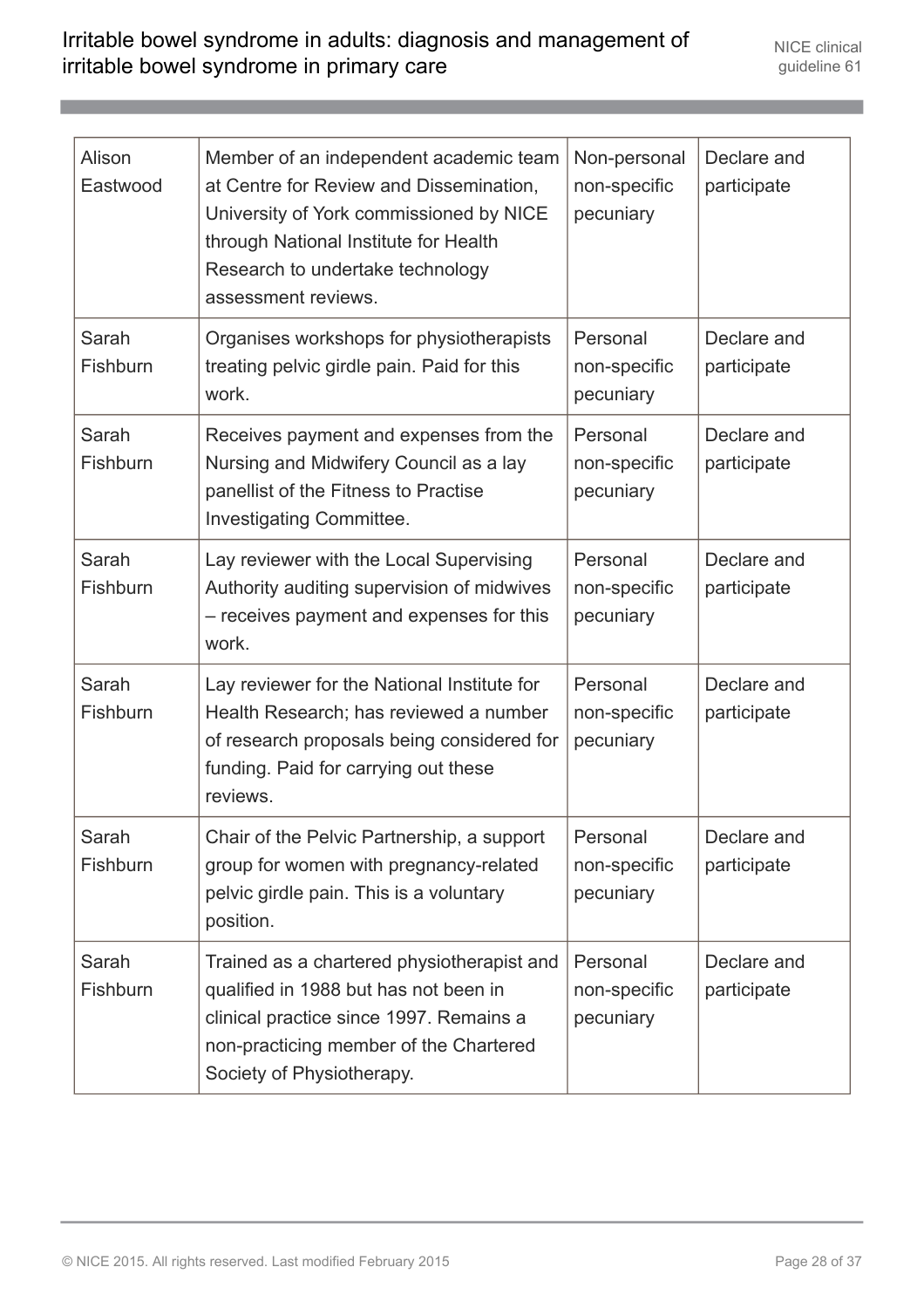| Sarah<br>Fishburn                                 | Recently appointed by Mott MacDonald to<br>carry out reviews as a lay reviewer on<br>behalf to the Nursing and Midwifery<br>Council of local supervising authorities and<br>universities providing courses for nurses<br>and midwives. This is paid work. | Personal<br>non-specific<br>pecuniary     | Declare and<br>participate |
|---------------------------------------------------|-----------------------------------------------------------------------------------------------------------------------------------------------------------------------------------------------------------------------------------------------------------|-------------------------------------------|----------------------------|
| Jim Gray                                          | Receives income for work as Deputy<br>Editor/Editor-in-Chief, Journal of Hospital<br>Infection.                                                                                                                                                           | Personal<br>non-specific<br>non-pecuniary | Declare and<br>participate |
| <b>Nuala Lucas</b><br>(until<br>December<br>2014) | Member, Obstetric Anaesthetists'<br><b>Association Executive Committee.</b>                                                                                                                                                                               | Personal<br>non-specific<br>non-pecuniary | Declare and<br>participate |
| <b>Nuala Lucas</b><br>(until<br>December<br>2014) | Member, NICE Intrapartum care Guideline<br>Development Group.                                                                                                                                                                                             | Personal<br>non-specific<br>non-pecuniary | Declare and<br>participate |
| <b>Nuala Lucas</b><br>(until<br>December<br>2014) | Member, Editorial Board, International<br>Journal of Obstetric Anaesthesia.                                                                                                                                                                               | Personal<br>non-specific<br>non-pecuniary | Declare and<br>participate |
| <b>Kath Nuttall</b>                               | <b>None</b>                                                                                                                                                                                                                                               |                                           | No action                  |
| <b>Tilly Pillay</b>                               | <b>None</b>                                                                                                                                                                                                                                               |                                           | No action                  |
| <b>Nick</b><br>Screaton                           | Attended Thorax meeting - travel<br>expenses paid.                                                                                                                                                                                                        | None specific<br>personal<br>pecuniary    | No action                  |
| <b>Nick</b><br>Screaton                           | Senior Editor, British Journal of Radiology<br>Specialised Imaging.                                                                                                                                                                                       | Personal<br>non-specific<br>non-pecuniary | Declare and<br>participate |
| <b>Nick</b><br>Screaton                           | Advisory Editor, Clinical Radiology.                                                                                                                                                                                                                      | Personal<br>non-specific<br>non-pecuniary | Declare and<br>participate |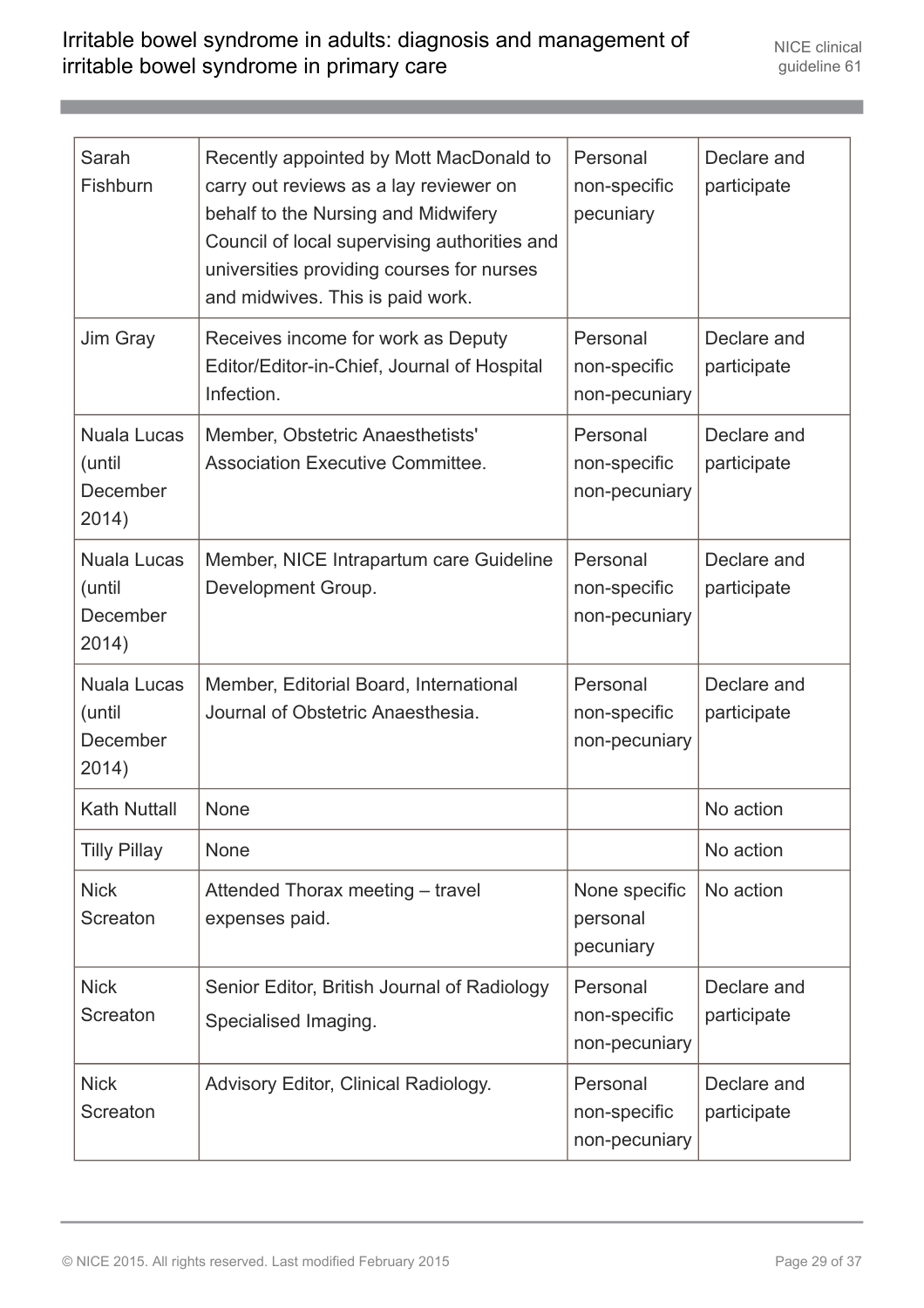| <b>Nick</b><br>Screaton     | Chair, East of England British Institute of<br>Radiology.                                                                                                                                                           | Personal<br>non-specific<br>non-pecuniary | Declare and<br>participate |
|-----------------------------|---------------------------------------------------------------------------------------------------------------------------------------------------------------------------------------------------------------------|-------------------------------------------|----------------------------|
| <b>Nick</b><br>Screaton     | <b>British Thoracic Society Bronchiectasis</b><br>Guidelines Group member.                                                                                                                                          | Personal<br>non-specific<br>non-pecuniary | Declare and<br>participate |
| <b>Nick</b><br>Screaton     | Director, Cambridge Clinical Imaging.                                                                                                                                                                               | Personal<br>non-specific<br>non-pecuniary | Declare and<br>participate |
| <b>Nick</b><br>Screaton     | <b>Clinical Commissioning Group stakeholder</b><br>member.                                                                                                                                                          | Personal<br>non-specific<br>non-pecuniary | Declare and<br>participate |
| Lindsay<br>Smith            | None                                                                                                                                                                                                                |                                           | No action                  |
| Philippa<br><b>Williams</b> | <b>None</b>                                                                                                                                                                                                         |                                           | No action                  |
| Sophie Wilne                | Recipient of NHS Innovation Challenge<br>Award for clinical awareness campaign to<br>reduce delays in diagnosis of brain<br>tumours in children and young adults.<br>Award will be used to develop the<br>campaign. | Personal<br>non-specific<br>non-pecuniary | Declare and<br>participate |
| Sophie Wilne                | Co-investigator for Research for Patient<br>Benefit grant to undertake systematic<br>reviews in childhood brain tumours.                                                                                            | Personal<br>non-specific<br>non-pecuniary | Declare and<br>participate |
| Sophie Wilne                | Co-investigator for grant awards from<br>charity to evaluate impact of brain tumour<br>awareness campaign.                                                                                                          | Personal<br>non-specific<br>non-pecuniary | Declare and<br>participate |
| Sophie Wilne                | Speaker at conferences to talk about<br>tuberous sclerosis – invited by Novartis –<br>travel expenses only.                                                                                                         | Personal<br>non-specific<br>non-pecuniary | Declare and<br>participate |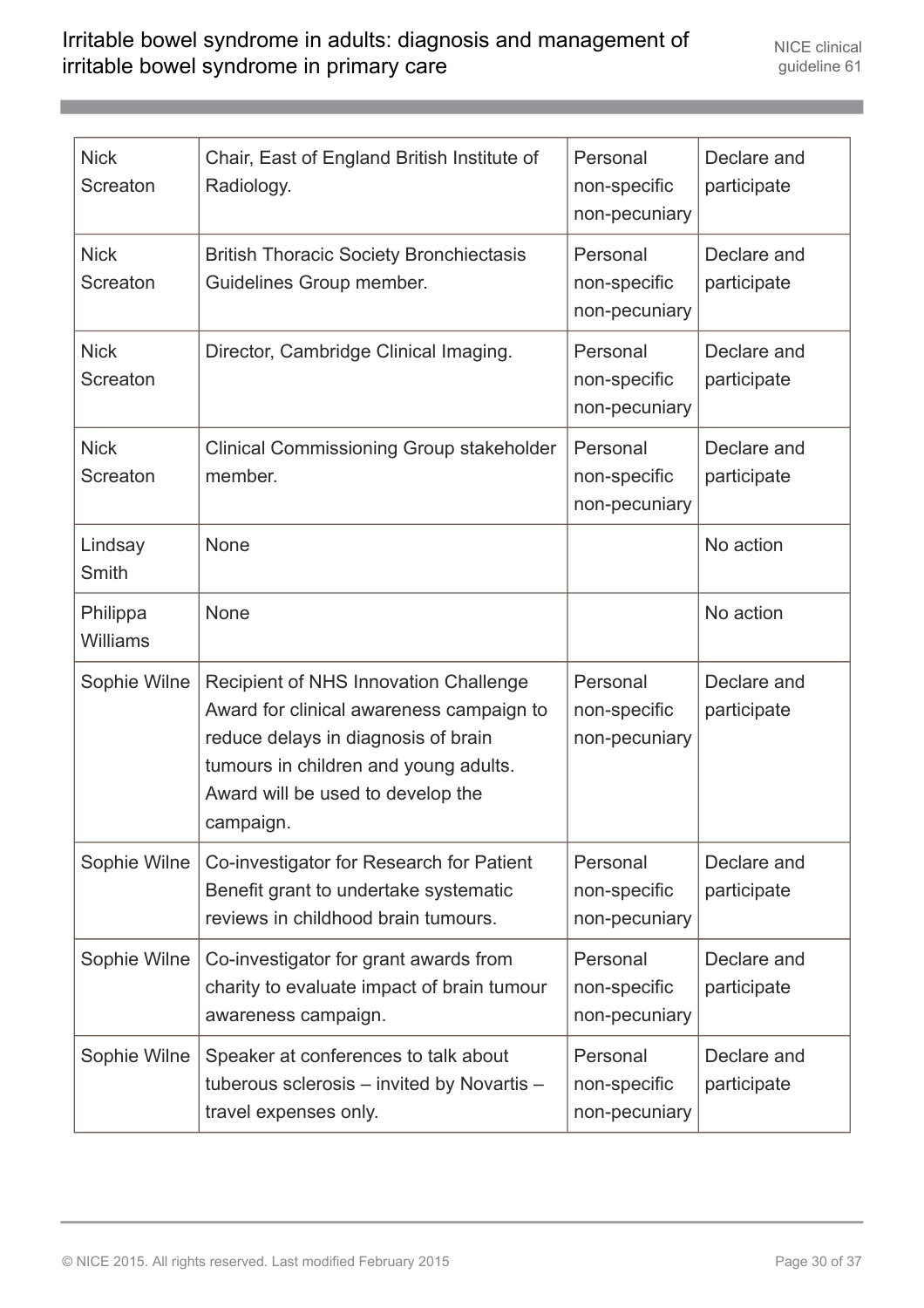| Sophie Wilne              | Presented at educational meetings<br>sponsored by drug companies - not paid<br>for educational events.                                                                                                                                                                                                                                                                                                                                                                                                                                                                                                       | Personal<br>non-specific<br>non-pecuniary | Declare and<br>participate |
|---------------------------|--------------------------------------------------------------------------------------------------------------------------------------------------------------------------------------------------------------------------------------------------------------------------------------------------------------------------------------------------------------------------------------------------------------------------------------------------------------------------------------------------------------------------------------------------------------------------------------------------------------|-------------------------------------------|----------------------------|
| Topic-specific<br>member  | Interest declared                                                                                                                                                                                                                                                                                                                                                                                                                                                                                                                                                                                            | Type of<br>interest                       | Decision                   |
| <b>Mark Follows</b>       | None                                                                                                                                                                                                                                                                                                                                                                                                                                                                                                                                                                                                         |                                           | No action                  |
| Elspeth<br>Guthrie        | <b>None</b>                                                                                                                                                                                                                                                                                                                                                                                                                                                                                                                                                                                                  |                                           | No action                  |
| Yvonne<br><b>McKenzie</b> | Voluntary role – Clinical Lead in IBS for the<br>Gastroenterology Specialist Group of the<br><b>British Dietetic Association. Role has</b><br>received honoraria.                                                                                                                                                                                                                                                                                                                                                                                                                                            | Personal<br>non-pecuniary                 | Declare and<br>participate |
| Yvonne<br><b>McKenzie</b> | Chair of team of 9 Gastroenterology<br>Specialist Group dietitians, systematically<br>reviewing the British Dietetic Association's<br>2010 guidelines on the dietary<br>management of IBS. This review will be<br>transferred to the Practice-based Evidence<br>in Nutrition (PEN) database, a global<br>dietetic resource for dietitians. Small<br>amount of funding by PEN and honorarium<br>will be received. May gain funding to cover<br>some personal time for writing guideline<br>document. Travel, meeting refreshments<br>and telephone expenses paid by the<br>Gastroenterology Specialist Group. | Personal<br>non-pecuniary                 | Declare and<br>participate |
| Yvonne<br><b>McKenzie</b> | Developing dietetic outcomes for IBS<br>management. Travel, meeting<br>refreshments and telephone expenses<br>paid by the Gastroenterology Specialist<br>Group.                                                                                                                                                                                                                                                                                                                                                                                                                                              | Personal<br>non-pecuniary                 | Declare and<br>participate |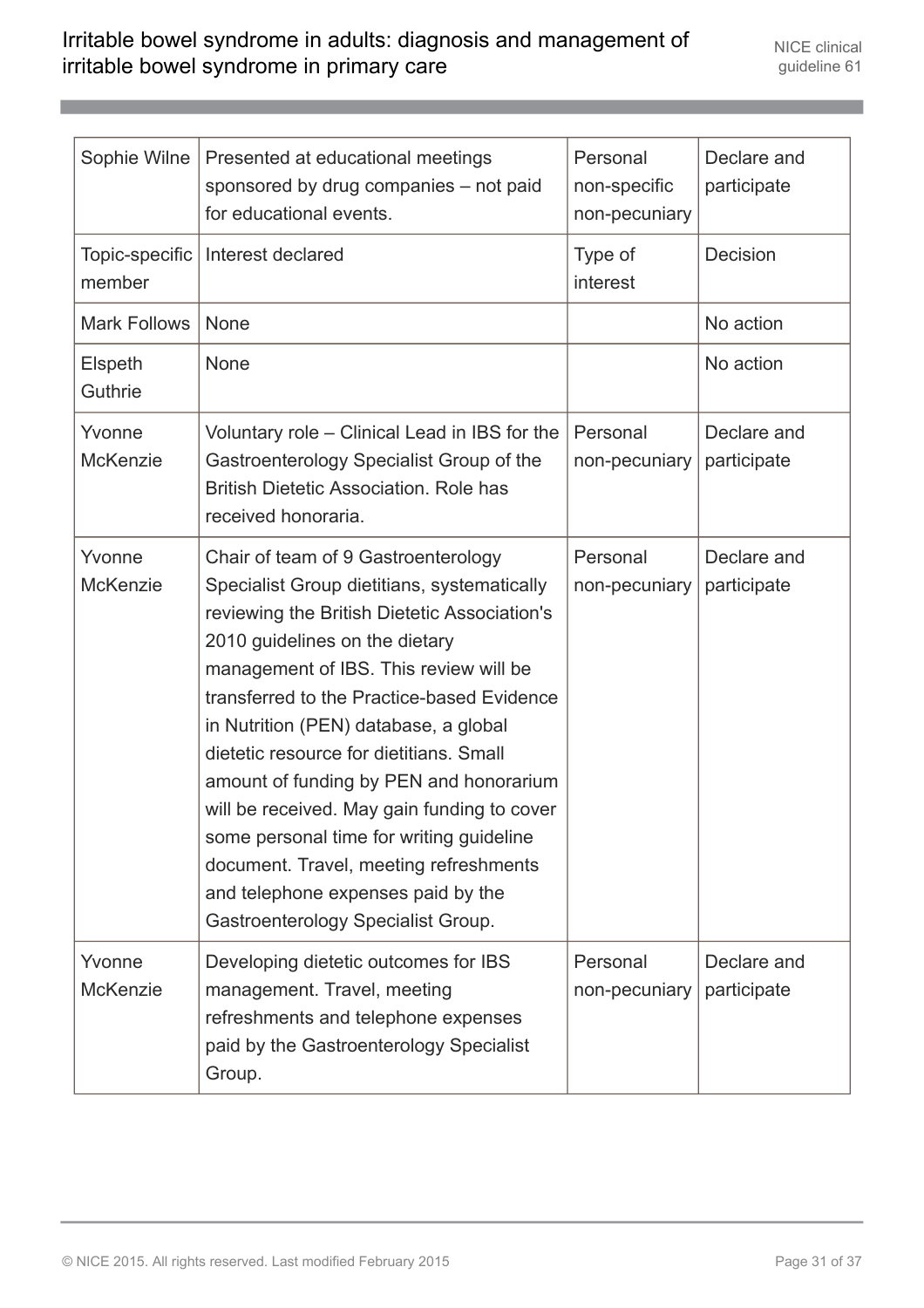| Yvonne<br><b>McKenzie</b>        | Developing an IBS key fact sheet that will<br>provide guidance on the value of the role<br>of the dietitian in IBS management, for<br>GPs, therapy management, Clinical<br><b>Commissioning Groups.</b>                                                          | Personal<br>non-pecuniary | Declare and<br>participate |
|----------------------------------|------------------------------------------------------------------------------------------------------------------------------------------------------------------------------------------------------------------------------------------------------------------|---------------------------|----------------------------|
| Yvonne<br><b>McKenzie</b>        | Wrote a chapter on IBS for the Manual of<br>Dietetic Practice. Published in June 2014<br>5 <sup>th</sup> Edition.                                                                                                                                                | Personal<br>non-pecuniary | Declare and<br>participate |
| Yvonne<br><b>McKenzie</b>        | Presentation to be filmed 'Can probiotics<br>help with IBS-type gut problems?' Yakult<br>healthcare professionals study day at<br>Royal College of Physicians. Stand alone<br>paid educational work.                                                             | Personal<br>non-pecuniary | Declare and<br>participate |
| Yvonne<br><b>McKenzie</b>        | Part of editorial panel for Dietetics Today,<br>the British Dietetic Association's official<br>magazine.                                                                                                                                                         | Personal<br>non-pecuniary | Declare and<br>participate |
| Yvonne<br><b>McKenzie</b>        | Write articles on IBS for clinical dietetic<br>practice and continuing professional<br>development purposes (on FODMAPS -<br>issued January 2013 and further article<br>due October 2014).                                                                       | Personal<br>non-pecuniary | Declare and<br>participate |
| Yvonne<br><b>McKenzie</b>        | Planning to write further article to<br>encourage dietitians who are British<br>Dietetic Association members to have<br>stronger leadership roles in<br>gastroenterology, may include sections on<br>supporting dietetic-led IBS management in<br>the community. | Personal<br>non-pecuniary | Declare and<br>participate |
| <b>Marion</b><br><b>Saunders</b> | Patient member on the Psychological<br>Therapies/Gastrointestinal advisory group<br>at BUPA.                                                                                                                                                                     | Personal<br>non-pecuniary | No action                  |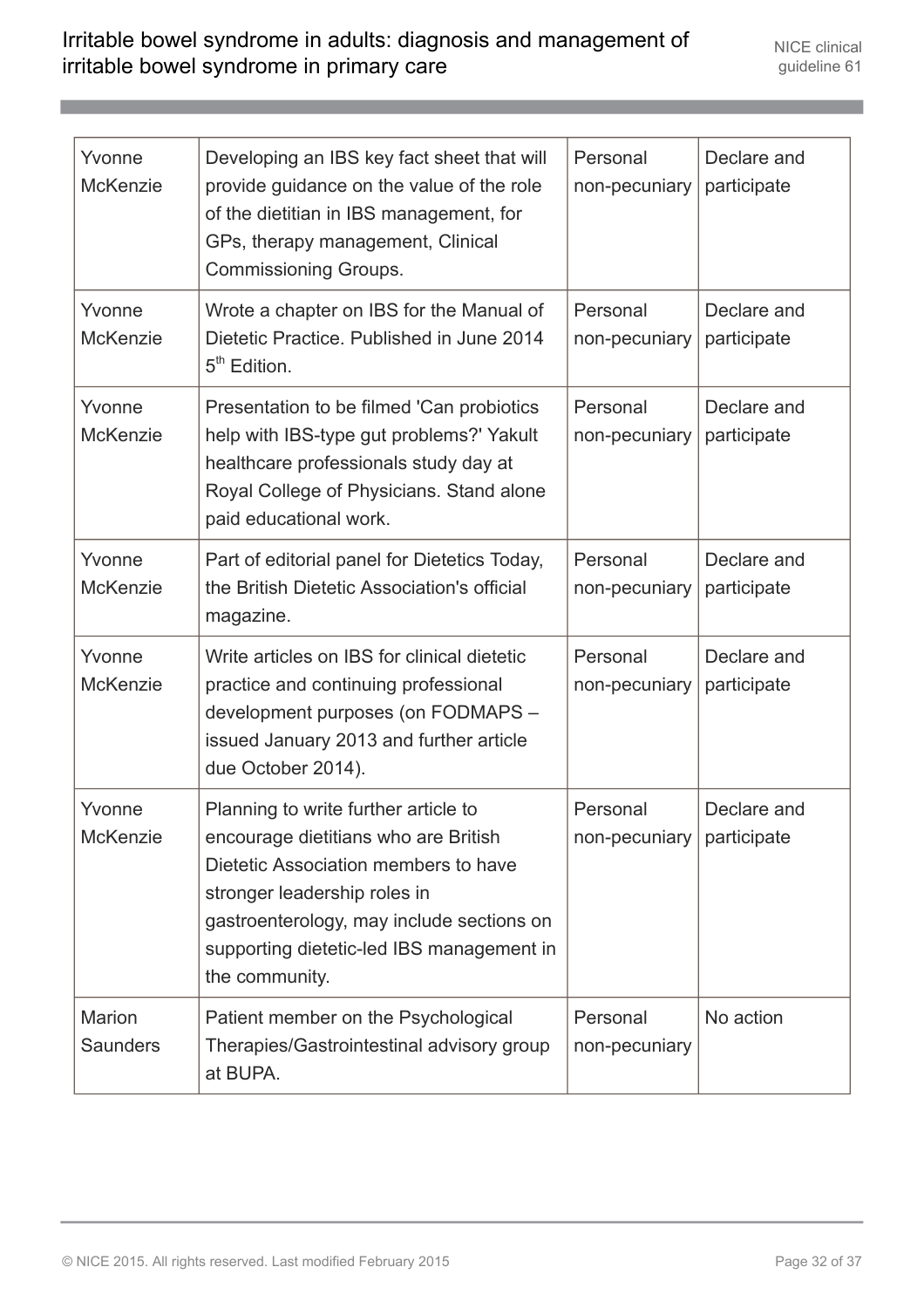| <b>Simon Smale</b>                          | Chief Medical Officer associated with<br>equity share in Healthbox360.me, a<br>technology start up aiming to deliver an<br>integrated multi professional digital health<br>platform providing tools for behaviour and<br>lifestyle changes for those at risk of and<br>with specific chronic diseases (diabetes<br>and cardiovascular disease at present).<br><b>Currently awaiting Care Quality</b><br>Commission registration. | Personal<br>financial<br>non-specific | Declare and<br>participate                                                                                                                                                                       |
|---------------------------------------------|----------------------------------------------------------------------------------------------------------------------------------------------------------------------------------------------------------------------------------------------------------------------------------------------------------------------------------------------------------------------------------------------------------------------------------|---------------------------------------|--------------------------------------------------------------------------------------------------------------------------------------------------------------------------------------------------|
| <b>Simon Smale</b>                          | Sponsorship of meeting attendance<br>(United European Gastroenterology Week)<br>in Vienna) by Tillotts Pharma.                                                                                                                                                                                                                                                                                                                   | Personal<br>financial<br>non-specific | Declare and<br>participate                                                                                                                                                                       |
| Peter<br>Whorwell<br>(non-voting<br>expert) | Advisory board member for Almirall.                                                                                                                                                                                                                                                                                                                                                                                              | Specific<br>personal<br>non-pecuniary | <b>Excluded from</b><br>recommendation<br>drafting part of<br>Committee<br>meeting.<br>Required to<br>leave for the<br>laxatives<br>question as<br>Almirall are<br>involved with<br>linaclotide. |
| Peter<br>Whorwell<br>(non-voting<br>expert) | Research grants from Almirall, Danone,<br><b>Salix</b><br>(published on hypnotherapy, acupuncture,<br>probiotics).                                                                                                                                                                                                                                                                                                               | Specific<br>personal<br>non-pecuniary | Required to<br>leave for the<br>laxatives<br>question as<br>Almirall are<br>involved with<br>linaclotide.                                                                                        |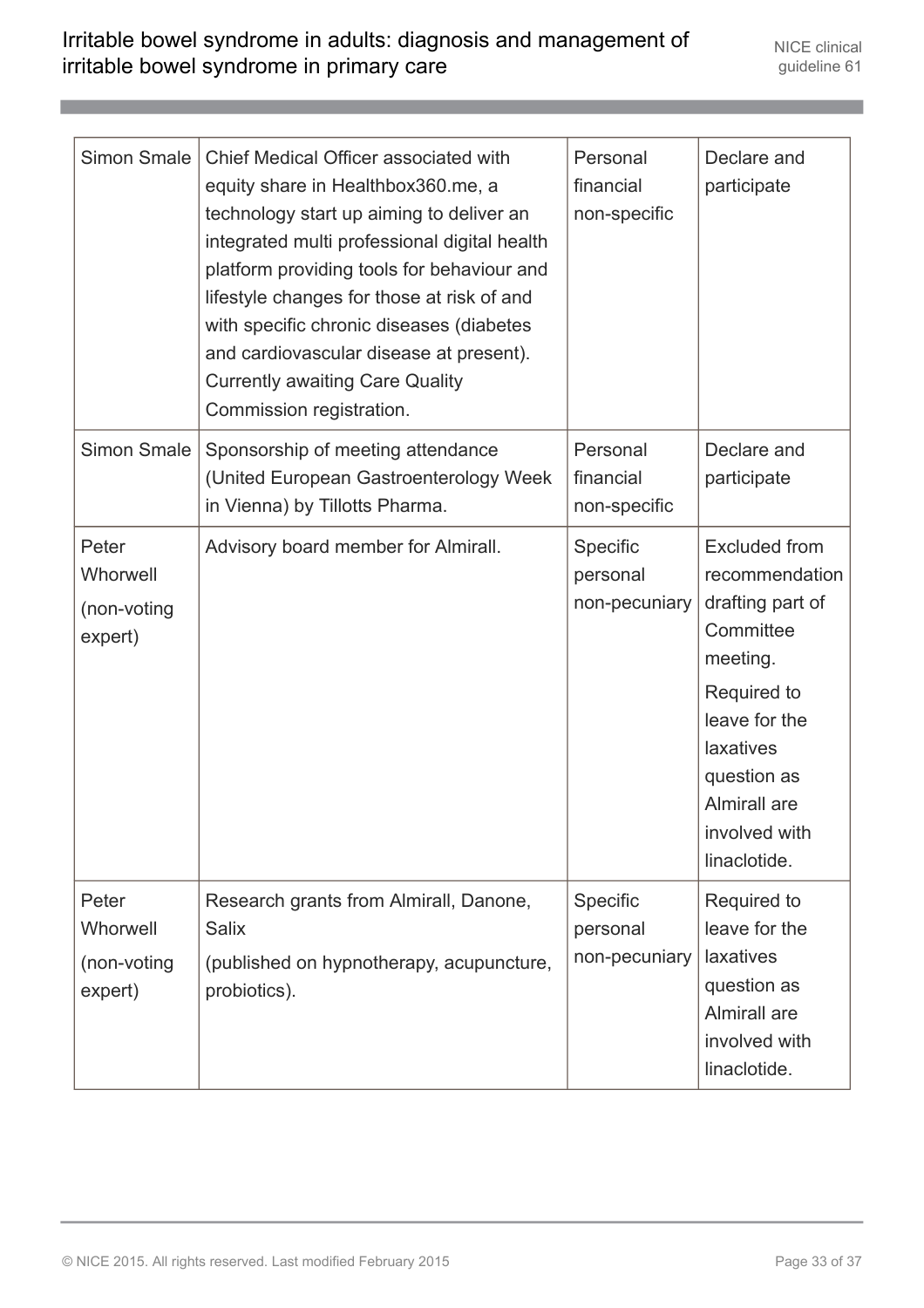# <span id="page-33-0"></span>**About this guideline**

NICE clinical guidelines are recommendations about the treatment and care of people with specific diseases and conditions.

NICE guidelines are developed in accordance with a [scope](http://www.nice.org.uk/Guidance/CG61/documents) that defines what the guideline will and will not cover.

The original guideline (published in 2008) was developed by the National Collaborating Centre for Nursing and Supportive Care, based at the Royal College of Nursing. The Collaborating Centre worked with a Guideline Development Group, comprising healthcare professionals (including consultants, GPs and nurses), patients and carers, and technical staff, which reviewed the evidence and drafted the recommendations. NICE's Clinical Guidelines Update Programme updated this guideline in 2015. This guideline was updated using a Committee of healthcare professionals, methodologists and lay members from a range of disciplines and localities, as well as topic experts.

The recommendations were finalised after public consultation.

The methods and processes for developing NICE clinical guidelines can be found [here.](http://www.nice.org.uk/About/What-we-do/Our-Programmes/NICE-guidance/NICE-guidelines/NICE-clinical-guidelines)

NICE produces guidance, standards and information on commissioning and providing high-quality healthcare, social care, and public health services. We have agreements to provide certain NICE services to Wales, Scotland and Northern Ireland. Decisions on how NICE guidance and other products apply in those countries are made by ministers in the Welsh government, Scottish government, and Northern Ireland Executive. NICE guidance or other products may include references to organisations or people responsible for commissioning or providing care that may be relevant only to England.

# <span id="page-33-1"></span>*Update information*

New recommendations on dietary and lifestyle advice and pharmacological therapy have been added to the [clinical management of IBS](http://publications.nice.org.uk/irritable-bowel-syndrome-in-adults-diagnosis-and-management-of-irritable-bowel-syndrome-in-primary-cg61/recommendations#clinical-management-of-ibs) section.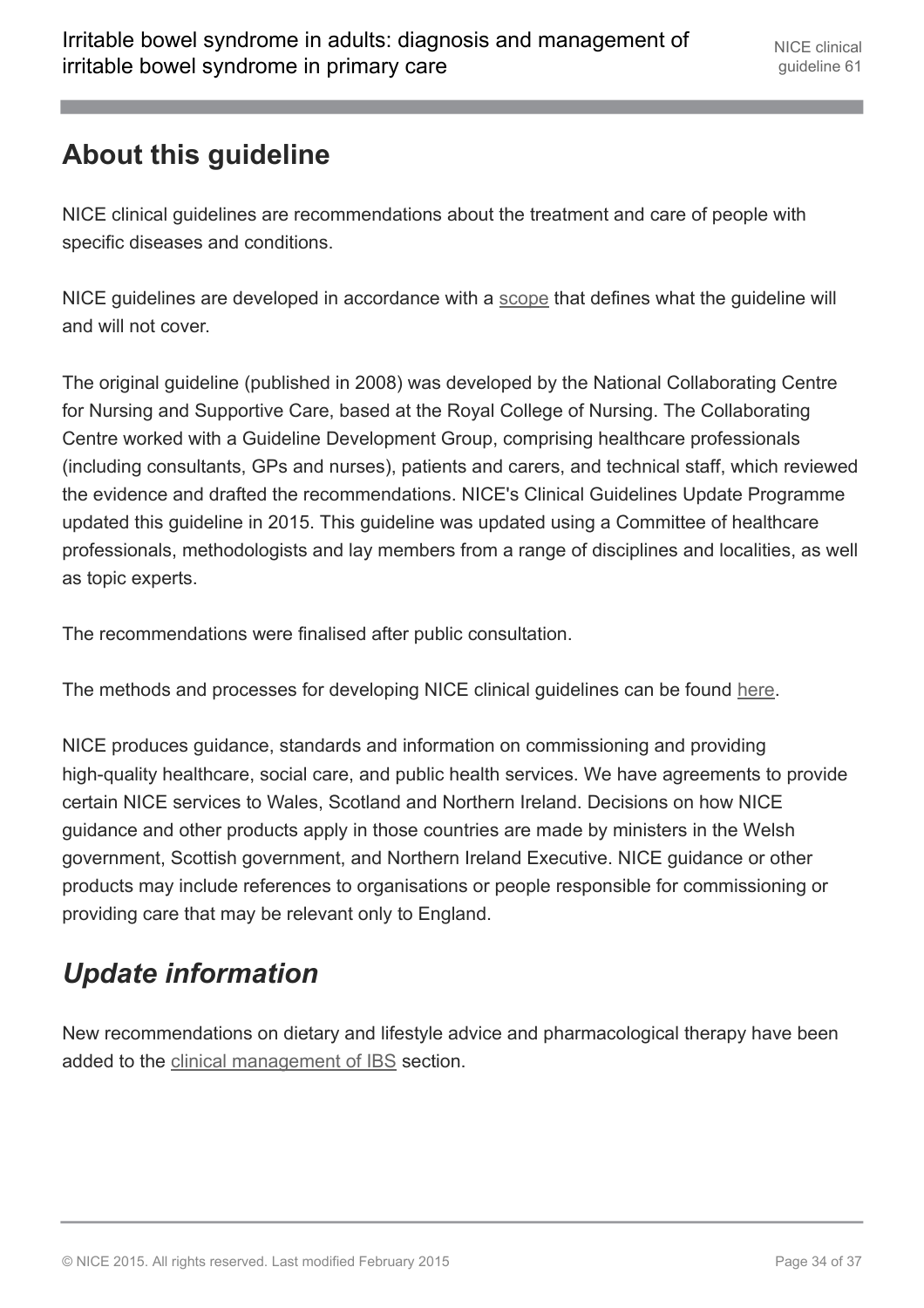Recommendations are marked as **[new 2015]**, **[2015]** and **[2008]**:

- **[new 2015]** indicates that the evidence has been reviewed and the recommendation has been added or updated
- **[2015]** indicates that the evidence has been reviewed but no change has been made to the recommended action
- **[2008]** indicates that the evidence has not been reviewed since 2008.

Please note that in the 2015 update, a new recommendation 1.2.2.3 has been added. Therefore, the recommendations that were numbered as 1.2.2.3 to 1.2.2.7 in the 2008 guideline have been renumbered as recommendations 1.2.2.4 to 1.2.2.8 in the 2015 update. The 2008 recommendation numbers have been retained in the [full guideline](http://www.nice.org.uk/guidance/cg61/evidence).

# <span id="page-34-0"></span>*Strength of recommendations*

Some recommendations can be made with more certainty than others. The Committee makes a recommendation based on the trade-off between the benefits and harms of an intervention, taking into account the quality of the underpinning evidence. For some interventions, the Committee is confident that, given the information it has looked at, most patients would choose the intervention. The wording used in the recommendations in this guideline denotes the certainty with which the recommendation is made (the strength of the recommendation).

For all recommendations, NICE expects that there is discussion with the patient about the risks and benefits of the interventions, and their values and preferences. This discussion aims to help them to reach a fully informed decision (see also [patient-centred care\)](http://publications.nice.org.uk/irritable-bowel-syndrome-in-adults-diagnosis-and-management-of-irritable-bowel-syndrome-in-primary-cg61/patient-centred-care).

#### **Interventions that must (or must not) be used**

We usually use 'must' or 'must not' only if there is a legal duty to apply the recommendation. Occasionally we use 'must' (or 'must not') if the consequences of not following the recommendation could be extremely serious or potentially life threatening.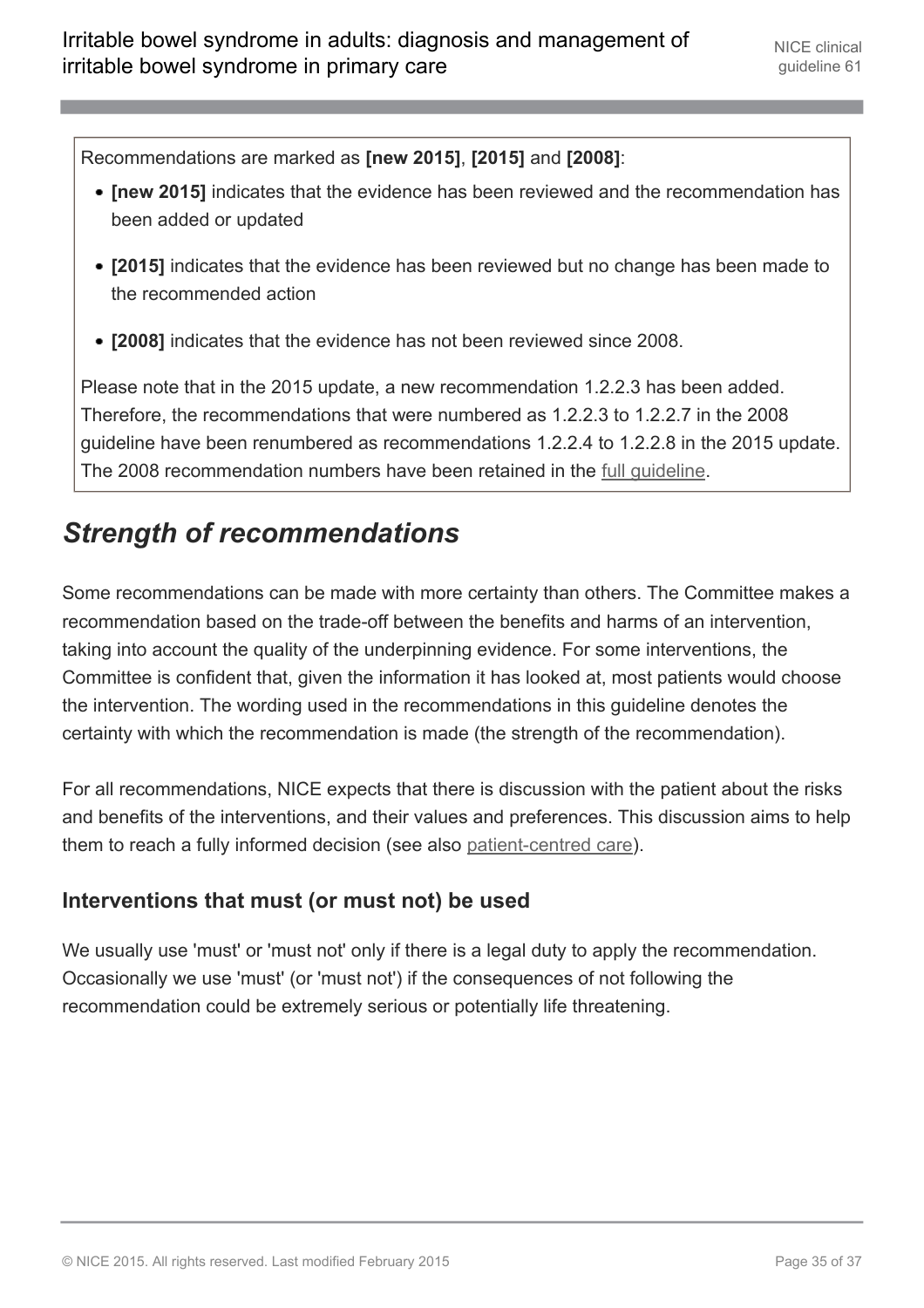#### **Interventions that should (or should not) be used – a 'strong' recommendation**

We use 'offer' (and similar words such as 'refer' or 'advise') when we are confident that, for the vast majority of patients, an intervention will do more good than harm, and be cost effective. We use similar forms of words (for example, 'Do not offer…') when we are confident that an intervention will not be of benefit for most patients.

#### **Interventions that could be used**

We use 'consider' when we are confident that an intervention will do more good than harm for most patients, and be cost effective, but other options may be similarly cost effective. The choice of intervention, and whether or not to have the intervention at all, is more likely to depend on the patient's values and preferences than for a strong recommendation, and so the healthcare professional should spend more time considering and discussing the options with the patient.

#### **Recommendation wording in guideline updates**

NICE began using this approach to denote the strength of recommendations in guidelines that started development after publication of the 2009 version of 'The guidelines manual' (January 2009). This does not apply to any recommendations ending **[2008]** (see 'Update information' above for details about how recommendations are labelled). In particular, for recommendations labelled **[2008]** the word 'consider' may not necessarily be used to denote the strength of the recommendation.

# <span id="page-35-0"></span>*Other versions of this guideline*

The full guideline, [Irritable bowel syndrome in adults: diagnosis and management of irritable](http://www.nice.org.uk/guidance/CG61/evidence) [bowel syndrome in primary care](http://www.nice.org.uk/guidance/CG61/evidence), contains details of the methods and evidence used to develop the guideline. It is published by the National Collaborating Centre for Nursing and Supportive Care.

The [addendum](http://www.nice.org.uk/Guidance/CG61/Evidence) to the full guideline contains details of the methods and evidence used to develop the updated recommendations (labelled **[2015]** and **[new 2015]**).

The recommendations from this guideline have been incorporated into a [NICE pathway](http://pathways.nice.org.uk/pathways/irritable-bowel-syndrome-in-adults).